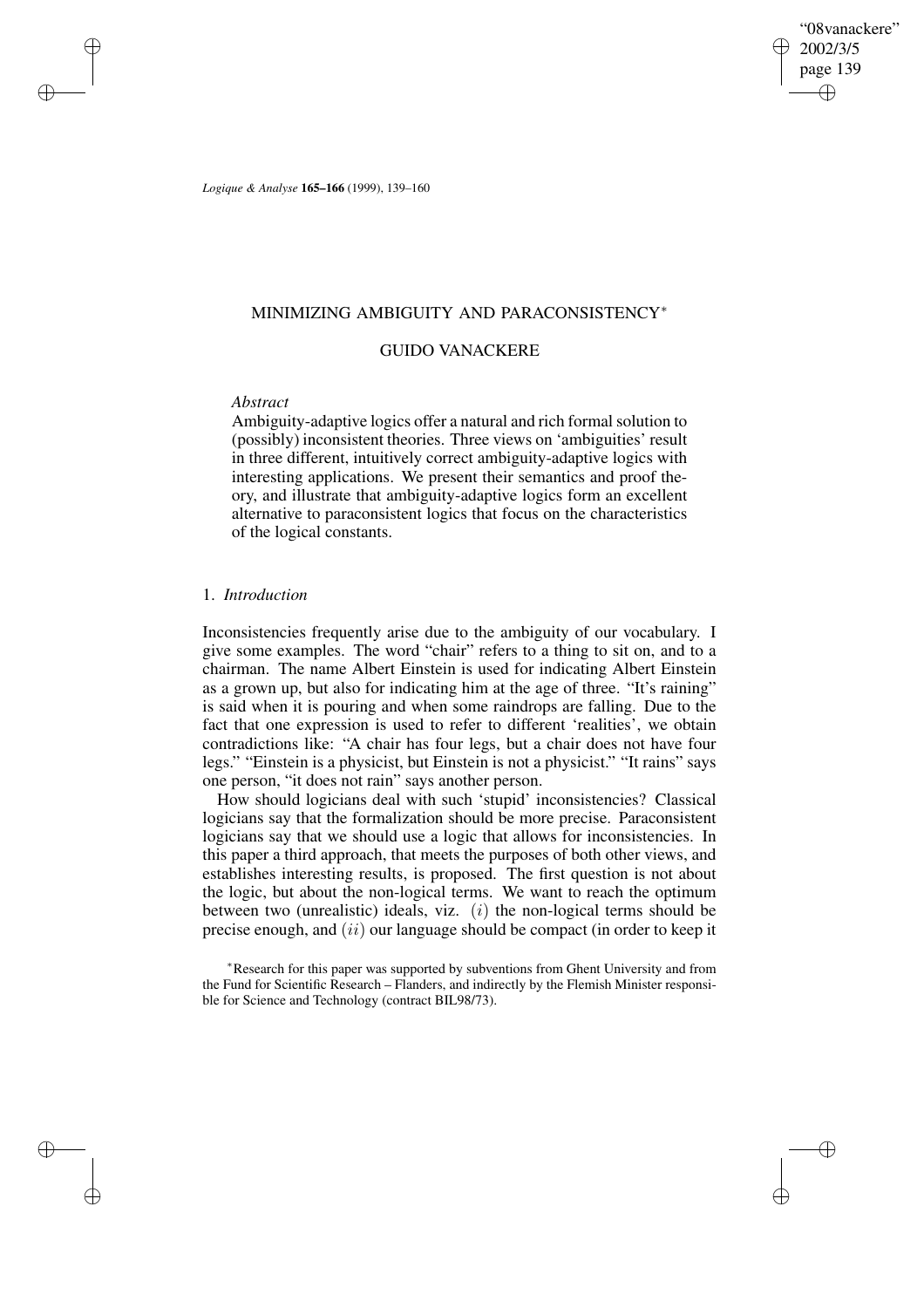## "08vanackere" 2002/3/5 page 140 ✐ ✐

✐

✐

### 140 GUIDO VANACKERE

understandable). We should also take into account that the required precision is dependent on the actual text or theory we are dealing with.

The classical view is right in that the formalization of our premises could be more precise. For instance: if we formalize the word "chair", we should make use of at least two different predicates. Same thing for Einstein as a grown up, and Einstein at the age of three, and for expressions as "it rains". Nevertheless, this view does not give an answer to the question "Which (occurrences of) non-logical terms should be precise enough?". Obviously we can not make all occurrences of non-logical terms as precise as possible this would be an enterprise with no limits. Should we use a new predicate whenever we meet the word "chair"? Should we use a new constant for indicating Einstein at each of his moments?<sup>1</sup> Should we make use of an infinite number of names for sentences in order to formalize the expression "it rains"? The answer to each of these questions is obviously not yes, for then, we would never know what these expressions refer to. Communication becomes impossible if our expressions do not have a certain degree of generality. We should not only be worried about being precise enough, we should also think about concise theories and smooth communication. We have to start talking before we have reached the most precise formulations. At this point, I agree with the paraconsistent logicians: we better accept that our language cannot be absolutely precise and will always give birth to inconsistencies. But I disagree with most paraconsistent logicians in that the negation-rules of CL are not desired rules. Where our language is precise enough, we are better off using rules as Disjunctive Syllogism, Modus Tollens and Reductio ad Absurdum.

The question is: is there a formal way to choose between concision and precision?<sup>2</sup> The here presented ambiguity-adaptive logics offer a splendid

<sup>1</sup> If not, we keep on meeting stupid inconsistencies, like "Einstein  $(01/01/1930)$  is older than Einstein (31/12/1929)" and "Einstein is not older than Einstein".

 $2$ This question is situated within the larger problem of the relation between language and reality. If, for simplicity's sake, we consider the set of units of reality  $R$ , and the set of units of language  $\mathcal{L}$ , we can define two 'border'-relations between  $\mathcal{R}$  and  $\mathcal{L}$ , namely (i) a function  $\Omega$  that maps all members of  $\mathcal R$  to the same unit of language, *e.g.* the expression " $\omega$ ",  $\Omega : \mathcal{R} \to \mathcal{L} : x \to \omega$ , and  $(ii)$  a bijection  $P : \mathcal{R} \to \mathcal{L}$ , that maps every unit of reality on one unit of language, and vice versa. The function  $\Omega$  has the advantage that our vocabulary would become very concise—one expression refers to all units of reality. The bijection P makes our language as precise as possible. In spoken or written language, there is a double tendency: towards more precision and towards more concision and generality. If we are interested in maximizing precision, we tend to be as close as possible to the bijection  $P: (i)$  different units of reality get a different name;  $(ii)$  units of reality that are subject to change, get a different name whenever they change. If we are interested in smooth and concise communication, we need expressions that make abstraction of difference and change, and hence we need units of language that refer to different or changing units of reality. Without this kind of generalization, communication would be impossible: all of our words would be unique and

✐

✐

✐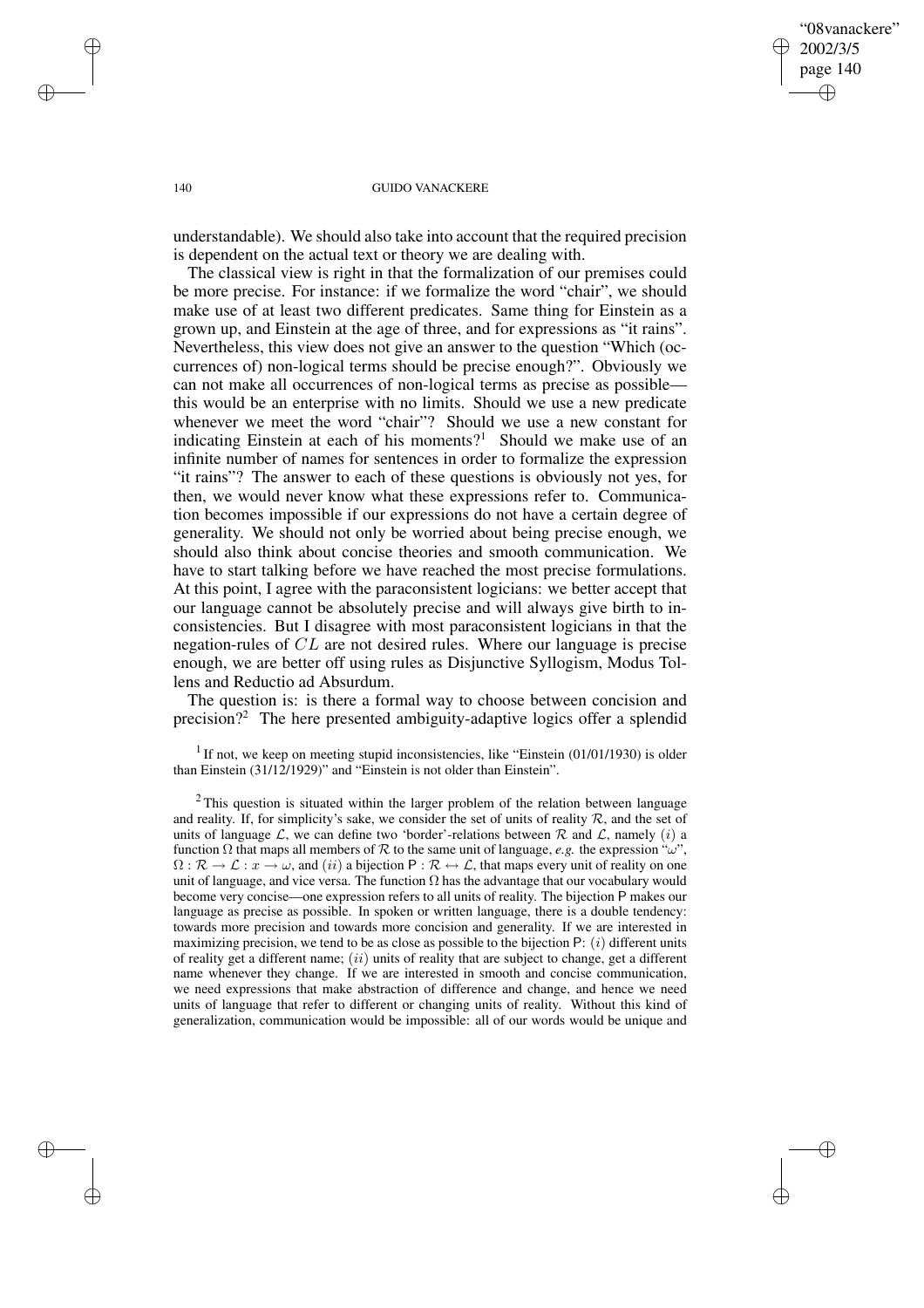### MINIMIZING AMBIGUITY AND PARACONSISTENCY 141

✐

✐

✐

✐

solution. They consider a given text or theory as maximally concise and detect and isolate those (occurrences) of expressions that need to be more precise.

Within the field of formal logics we can only detect ambiguity if some inconsistency surfaces. As to avoid inconsistencies, we could consider each occurrence of a non-logical constant (henceforth NLC) in our premises as a new NLC.<sup>3</sup> This way, we meet the ideal of being as precise as possible, and we can use all rules of Classical Logic (henceforth CL). The drawback of this approach is that we can no longer make the derivations we wish to make. For instance, if we consider the premises p and  $p \supset q$ , and we refuse to identify the two occurrences of  $p$ , we can no longer derive  $q$ . The solution I propose, can be resumed as follows: we use  $CL$ , and we identify two occurrences of one and the same NLC unless (and until) this would lead to the derivation of an inconsistency.

The first step of the here presented approach is to suspect all occurrences of an NLC in the premises to have a different meaning. Formally this is done by giving every occurrence of an NLC in the premises a different superscript.<sup>4</sup> This reading of the premises is called the *maximally ambiguous interpretation*. The second step exists in re-identifying the different occurrences of one and the same NLC, *unless and until this leads to the derivation* of an inconsistency.<sup>5</sup> If a set of premises is not inconsistent,<sup>6</sup> this approach will—obviously—give the same result as  $CL$  applied to the original interpretation of the premises. If a set of premises is inconsistent, our approach will detect and isolate ambiguous (occurrences of) NLC.

would refer to unique (states of) things, and hence, none of our words would be understood by someone else. If we want our language to be concise and general, the function  $\Omega$  can be considered as an ideal. The obvious drawback of this ideal is that we never know for sure what the word " $\omega$ " refers to.

<sup>3</sup> Inconsistencies deriving from premises as  $(\forall x) \sim (x=x)$  cannot be weeded out with this approach.

<sup>4</sup> In [3] Bryson Brown presented a similar approach to paraconsistency: if you derive  $p\&\sim p$ , choose which one of these two p's you wish to preserve, and replace the other by p'.

<sup>5</sup> The latter sentence is typical for adaptive logics. For the adaptive part, I am indebted to Diderik Batens. By creating ambiguity-adaptive logics, I do nothing but completing the wide range of corrective adaptive (or abnormality-adaptive) logics. Diderik Batens dealed with all logical abnormalities, I happened to have the idea to think of non-logical abnormalities.

<sup>6</sup> Γ is inconsistent iff  $\Gamma \vdash_{CL} A\&\sim A$  for some A.

"08vanackere"

2002/3/5 page 141

✐

✐

✐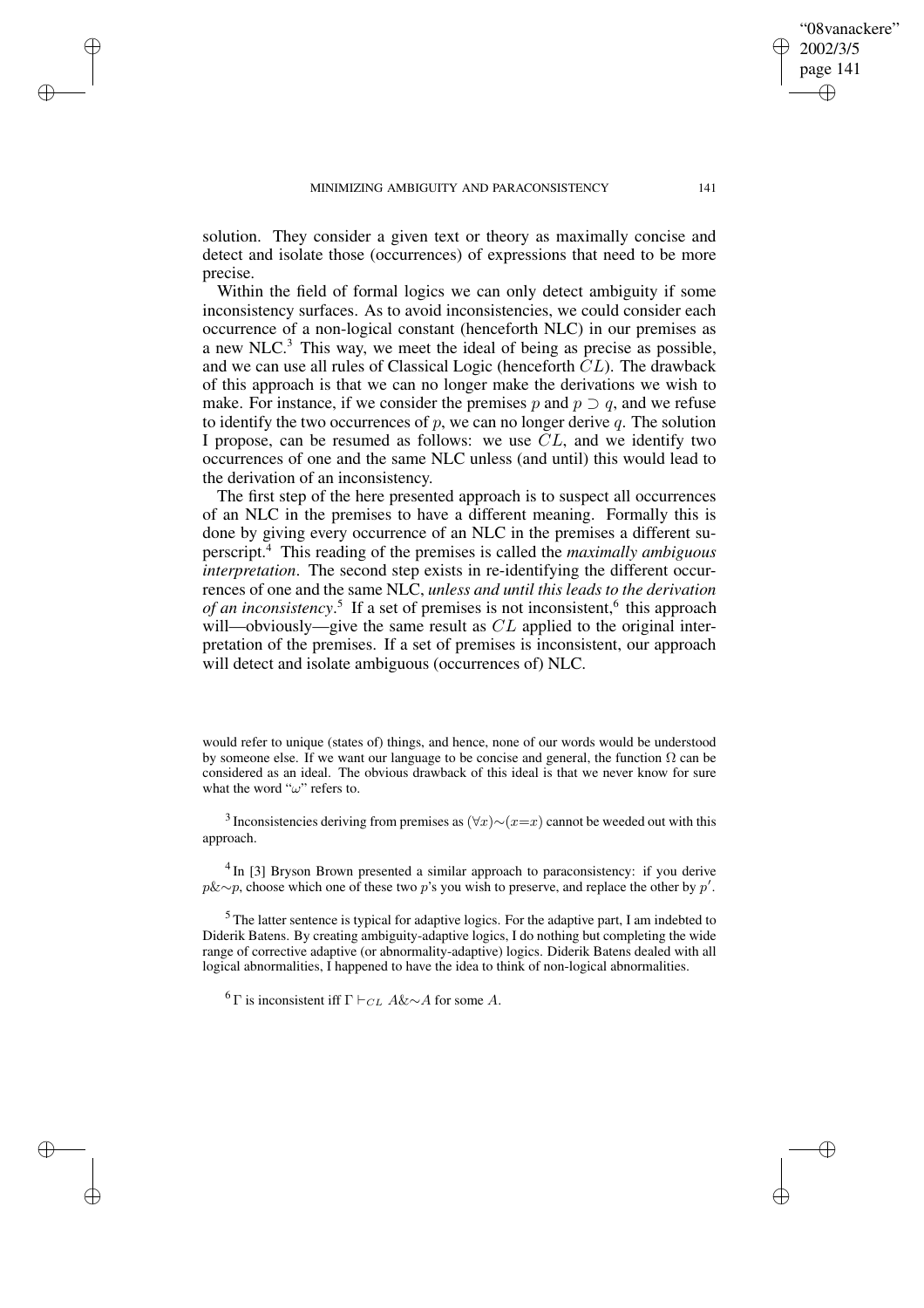"08vanackere" 2002/3/5 page 142 ✐ ✐

✐

✐

### 142 GUIDO VANACKERE

There are two strong reasons to elaborate ambiguity-adaptive logics:  $(i)$ Ambiguity-adaptive logics are very close to 'natural' reasoning in inconsistent situations. In a lot of situations inconsistencies arise from the ambiguous meaning of non-logical terms. People who meet an inconsistency will not weaken their logic, they will suspect some words to have a double meaning.  $(ii)$  The application requires nothing but  $CL$ . Where other abnormality-adaptive logics oscillate between a weakening of CL and CL itself, ambiguity-adaptive logics oscillate between CL applied to a maximally ambiguous interpretation of the premises and CL applied to the normal interpretation of the premises.

In the field of abnormality-adaptive logics, two strategies are well elaborated, namely, the reliability strategy and the minimal abnormality strategy. The idea behind the minimal abnormality strategy is that given the fact that we tolerate some logical abnormality (e.g. inconsistency or ambiguity), we should not tolerate more abnormal cases than required in order to safeguard a the theory from triviality. I think it is only natural that we hang on to the minimal abnormality strategy when we are dealing with ambiguity. It is not our purpose to indicate as much as possible expressions that might be ambiguous; to the contrary: if we can render the premises consistent by weeding out one ambiguous expression, there is no need to assume that the premises contain two ambiguous expressions.

## 2. *About ambiguities*

Let me first clear out that I only consider *primitive propositions, predicates and names for individuals, i.e,* the three kinds of NLC that are used in first order predicative logics. Moreover, I do not study ambiguities that are due to different grammatical functions of one and the same expression.<sup>7</sup> For short, I only consider these cases in which two occurrences of one propositional, individual or predicative constant have the same grammatical function, but a different meaning.<sup>8</sup>

 $<sup>7</sup>$  For instance, I am not dealing with the following example; "I am surrounded by animals.</sup> My cat is an animal. Hence I am surrounded by my cat." Bernardo Martelli (Bologna) mentioned me the following Italian example: "La vecchia porta la sbarra." In a first reading "vecchia" is a noun, "porta" is a verb, and "sbarra" is a noun, in the second reading "vecchia" is an adjective, "porta" is a noun, and "sbarra" is a verb. My approach can only deal with this ambiguity by roughly formalizing the whole sentence as one propositional constant  $p$  and saying that occurrence 1 of  $p$  is not the same as occurrence 2 of  $p$ .

✐

✐

✐

<sup>&</sup>lt;sup>8</sup> I mentioned three examples in the introduction.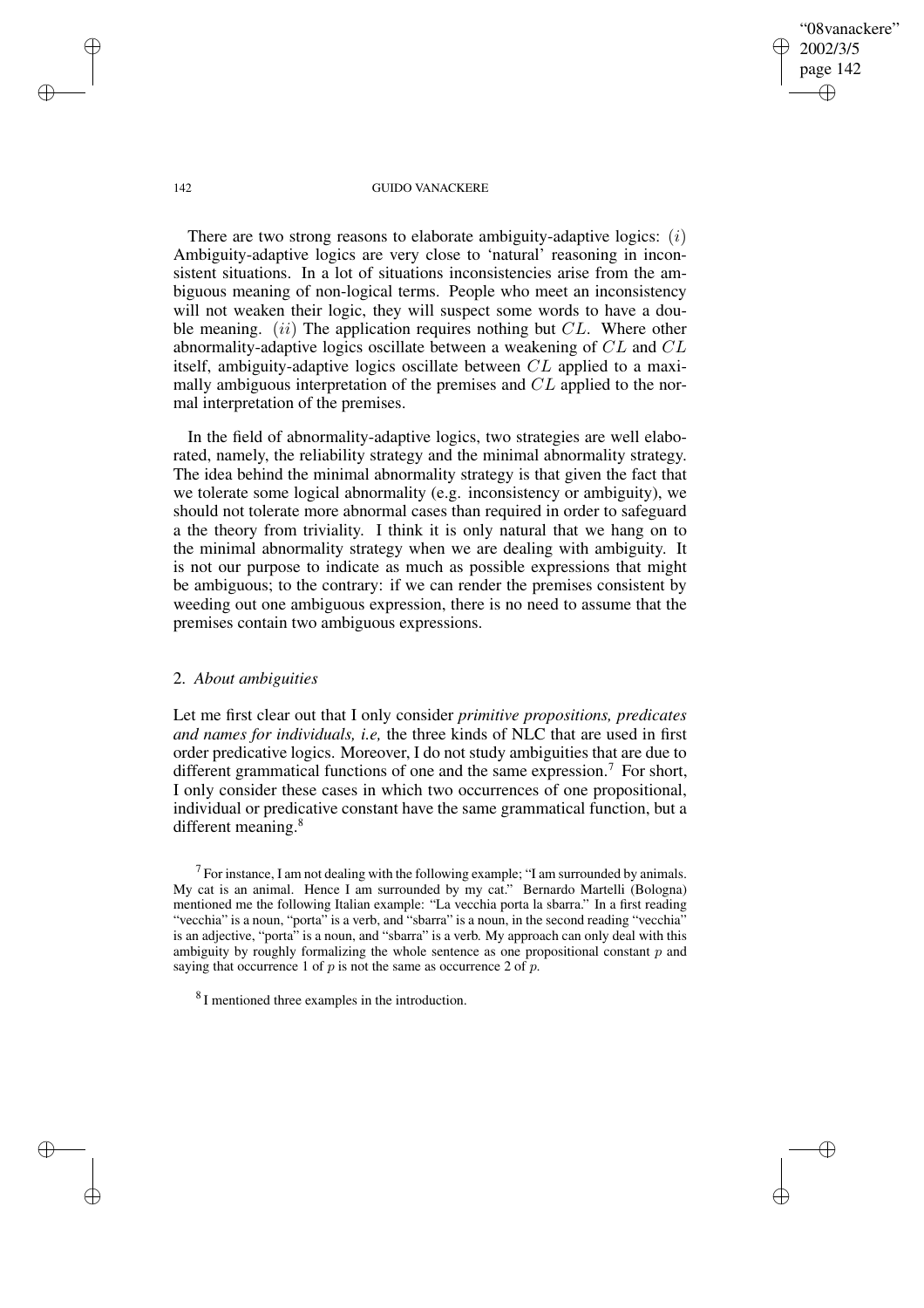✐

✐

"08vanackere" 2002/3/5

If we talk about an ambiguous constant  $C$ , we need (at least) two occurrences  $C^1$  and  $C^2$  of the constant, that have a different meaning, in order to meet an ambiguity. We restrict our attention to a formal approach of ambiguities, and hence, ambiguities can only be detected if an inconsistency arises. The general scheme of the ambiguities I study is, for a set of premises  $\Gamma$ , an NLC C occurring at least twice in  $\Gamma$  and a well-formed formula A:

$$
\Gamma, "C1=C2"\vdash_{CL} A\&\sim A
$$

✐

✐

✐

✐

Obviously, if we want to avoid the derivation of an inconsistency, we have to question the identification of occurrence 1 of  $C(C<sup>1</sup>)$  and occurrence 2 of  $C$  $(C<sup>2</sup>)$ . We may consider three kinds of causes of the ambiguity at hand, each of which requires a specific approach.

# *1. We have in mind a specific intended meaning of* C*.*

Hence either  $C^1$  or  $C^2$  does not have the intended meaning. The formal solution in this case exists in saying that either  $C^1 \neq C$  or  $C^2 \neq C$ . In natural languages we will replace either  $C^1$  or  $C^2$  by another expression. For instance, if we talk about furniture, and especially about chairs, we better not say that the chair of our department needs a new table, but, e.g. the chairman of our department.<sup>9</sup>

## *2. We do not have in mind a specific intended meaning of* C*.*

In this case it does not make sense to say that either  $C^1 \neq C$  or  $C^2 \neq C$ . The solution at hand is as follows: the fact that  $C$  seemingly has (at least) two different meanings indicates that we should question every other occurrence  $C^i$  of C. For any  $C^i$  we have either  $C^i = C^1 \& C^i \neq C^2$  or  $C^i = C^2 \& C^i \neq C^1$ . In natural languages we will replace every occurrence of  $C$  by a either  $C^1$  or  $C<sup>2</sup>$ , which are both new expressions. For instance, instead of "Einstein", we may talk about "Einstein as a kid" and "Einstein as a scientist".

# *3. We doubt whether* C *is a good expression at all.*

In this case the solution may be very drastic: every occurrence is to be replaced by a new expression and all derivations based on the identification of occurrences of C are ruled out. Technically we have, if  $C^1 \neq C^2$ , then for all i, j,  $C^i \neq C^j$ . Consider for instance a moral theory that turns out to be inconsistent. This might be due to the use of a predicate (e.g. "being good") that is so vague and ambiguous that the theory would be much better if the predicate did not occur at all.

 $9$  This view is very close to the preservationist's view, as established in [3].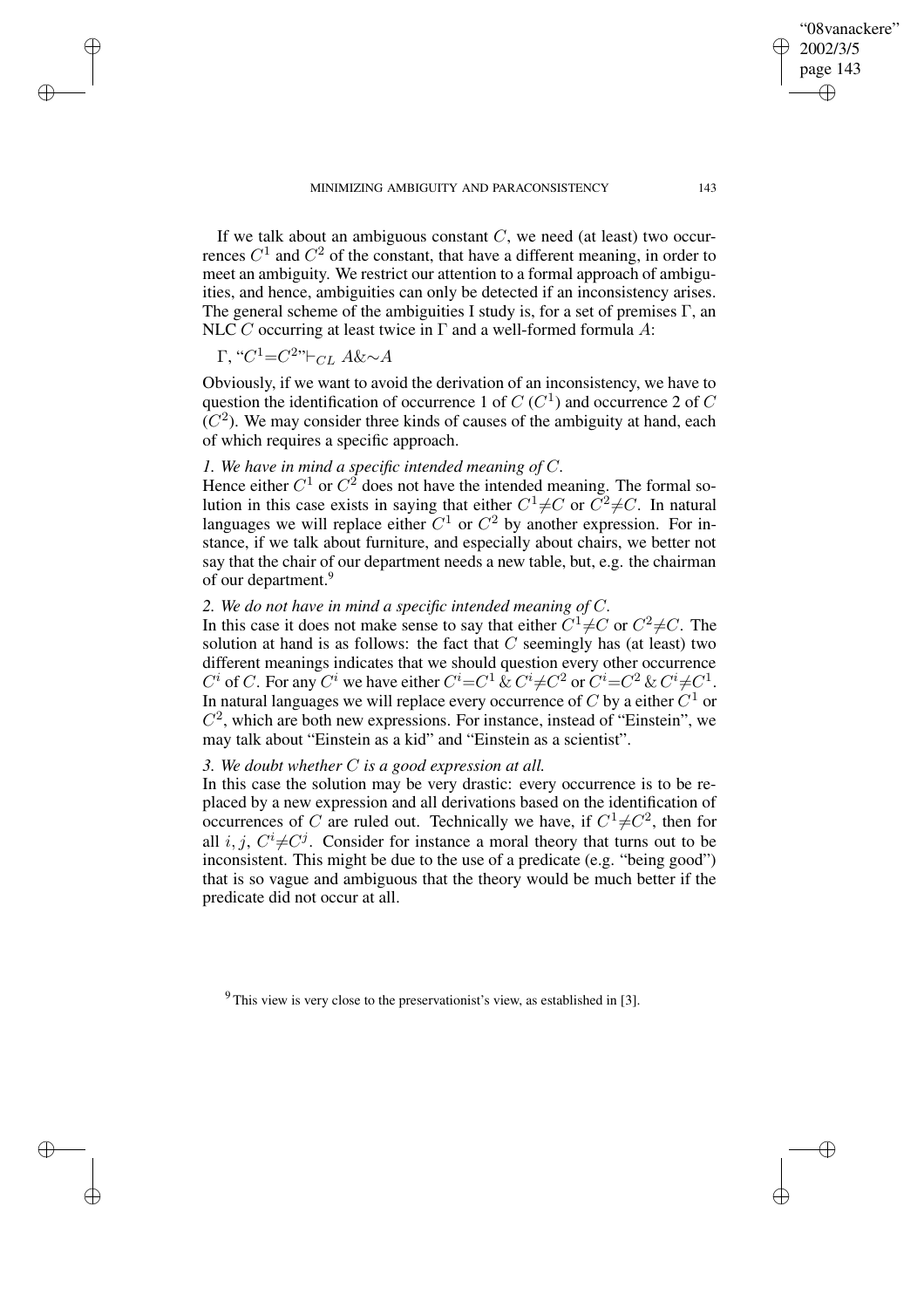## "08vanackere" 2002/3/5 page 144 ✐ ✐

✐

✐

### 144 GUIDO VANACKERE

# 3. *Minimal abnormality: one ambiguity logic, three ambiguity-adaptive logics*

The three mentioned approaches result in three sets of abnormalities:  $10$ 

(1)  $A^1 = \{C^i | C^i \neq C\}$ (2)  $\mathcal{A}^2 = \{ \langle C^i, C^j \rangle \mid C^i \neq C^j \}$ (3)  $\mathcal{A}^0 = \{ C \mid C^i \neq C \text{ for some } C^i, C^j \}$ 

✐

✐

✐

✐

The idea behind adaptive logics based on the minimal abnormality strategy is very intuitive: with respect to a given set of formulas, we should not allow for more abnormalities than necessary in order to keep the set of formulas classically consistent. The abnormalities at hand are ambiguities of NLC. We established that there are (at least) three kinds of abnormalities, and hence we may consider three ambiguity-adaptive logics based on the minimal abnormality strategy, resp.  $AAL<sup>1</sup>$ ,  $AAL<sup>2</sup>$  and  $AAL<sup>0,11</sup>$  These logics are based on the application of  $CL$  to a maximally ambiguous interpretation of the premises, and a selection of the minimally ambiguous models of this interpreted set of premises.

## 3.1. *The maximally ambiguous interpretation*

Let  $\mathcal L$  be the language of CL, containing  $\supset$ ,  $\sim$ ,  $\&$ ,  $\vee$ ,  $\equiv$ ,  $\forall$ ,  $\exists$ , = and the members of S,  $\overline{p}^r$ ,  $\overline{C}$ ,  $\overline{V}$ . S is the set of sentential letters.  $\overline{p}^r$  is the set of letters for predicates of rank  $r (r \ge 1)$ . C is the set of letters for individual constants.  $V$  is the set of letters for individual variables.

Let  $\mathcal{L}^{\mathcal{I}}$  be obtained from  $\mathcal{L}$ , by replacing  $\mathcal{S}, \mathcal{P}^r, \mathcal{C}$  by respectively  $\mathcal{S}^{\mathcal{I}}, \mathcal{P}^{r\mathcal{I}},$  $C^{\mathcal{I}}$ . For  $i = 1, 2, ..., P^i \in S^{\mathcal{I}}$  iff  $P \in S$ ,  $\pi^i \in \mathcal{P}^{r^{\mathcal{I}}}$  iff  $\pi \in \mathcal{P}^r$ ,  $\beta^i \in C^{\mathcal{I}}$  iff  $\beta \in \mathcal{C}$ .

Where  $C \in \mathcal{S} \cup \mathcal{P}^r \cup \mathcal{C}$ , C is called an NLC and we define  $\mathcal{I}(C) = \{C^i \in \mathcal{C} \mid C \in \mathcal{C} \}$  $S^{\mathcal{I}} \cup \mathcal{P}^{r\mathcal{I}} \cup \mathcal{C}^{\mathcal{I}}$ .  $C^i \in \mathcal{I}(C)$  is called an *indexed* NLC. Let the normal set W

 $10$  The superscripts 1, 2 and 0 refer to the number of meanings we are willing to ascribe to C; approach 1 results in  $\mathcal{A}^1$ , approach 2 results in  $\mathcal{A}^2$  and approach 3 results in  $\mathcal{A}^0$ .

 $11$  Within the wide field of adaptive logics, it would be more appropriate to call these logics resp.  $AAL_2^1$ ,  $AAL_2^2$  and  $AAL_2^0$ . The subscript 2 refers to the minimal abnormality strategy, whereas the subscript 1 usually refers to the reliability strategy. See *e.g.* [1]. As I think that the minimal abnormality strategy is more appropriate when we are dealing with ambiguities, I only consider this second strategy. For aesthetic reasons, I omit the subscript 2 in this paper.

In [5] I presented the logic  $\widehat{ACL2}$ , which is a predecessor of  $AAL^1$ . As opposed to  $\widehat{AAL}^1$ , ACL2 was defined to be applied to a maximal ambiguous interpretation of the premises, which is —from a logical point of view— quite unusual. Diderik Batens suggested me to define these logics in the same style as *e.g.* Jaskowski's Discussive logics. In [2] Diderik Batens deals with a variant of  $AAL^2$ .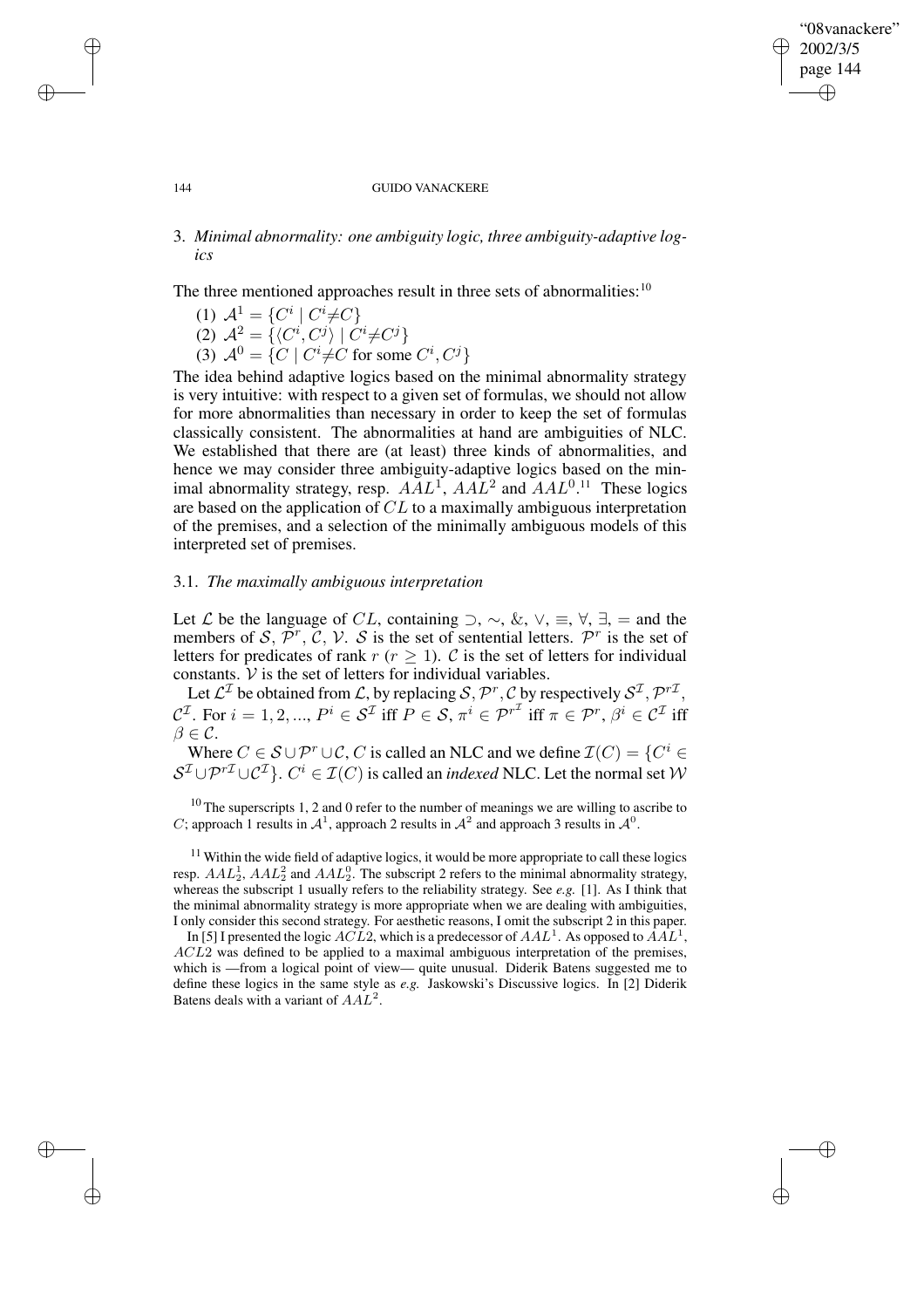of well-formed CL-formulas (henceforth wffs) in the language  $\mathcal L$  be defined as usual and let  $W^{\mathcal{I}}$  be defined in the language  $\mathcal{L}^{\mathcal{I}}$  in the same way. In what follows, the language of CL will be  $\mathcal{L}^{\mathcal{I},12}$  The syntax and the semantics of *CL* are as usual. Where  $\Gamma \subset \mathcal{W}$ , let  $\mathcal{I}(\Gamma)$  be such that  $\Gamma^I \in \mathcal{I}(\Gamma)$  iff

(*i*)  $\Gamma^I \subset \mathcal{W}^{\mathcal{I}},$ 

✐

✐

✐

✐

 $(iii)$  each element of  $S^{\mathcal{I}} \cup \mathcal{P}^{r\mathcal{I}} \cup \mathcal{C}^{\mathcal{I}}$  occurs at most once in  $\Gamma^{I}$ , and

 $(iii)$  deleting the superscripts from the elements of  $S^{\mathcal{I}} \cup \mathcal{P}^{r\mathcal{I}} \cup \mathcal{C}^{\mathcal{I}}$  that occur in  $\Gamma^I$ , results in  $\Gamma$ .

It can be shown that all  $\Gamma^I \in \mathcal{I}(\Gamma)$  give an equivalent result, and hence it is justified to restrict our attention to one paradigmatic  $\Gamma^I \in \mathcal{I}(\Gamma)$ . The simplest convention for a set of premises in an actual proof, is to replace the *i*-th occurrence of an NLC C in  $\Gamma$  by  $C^i$ . If, for instance, p has seven occurrences in Γ, the interpreted set of premises  $\Gamma^I \in \mathcal{I}(\Gamma)$  will contain  $p^1, ..., p^7$ , in that order. In what follows the name  $\Gamma^I$  will always refer to this specific member of  $\mathcal{I}(\Gamma)$ . Where  $A \in \mathcal{W}$ , let  $\mathcal{I}(A)$  be such that  $A^I \in \mathcal{I}(A)$ iff

 $(i) A<sup>I</sup> \in \mathcal{W}<sup>I</sup>.$ 

 $(iii)$  deleting the superscripts from the elements of  $S^{\mathcal{I}} \cup \mathcal{P}^{r\mathcal{I}} \cup \mathcal{C}^{\mathcal{I}}$  that occur in  $A<sup>I</sup>$ , results in  $A<sup>13</sup>$ 

Definition 1:  $\Gamma \vdash_{AL} A$  iff there is some  $A^I \in \mathcal{I}(A)$  such that  $\Gamma^I \vdash_{CL} A^I$ 

*Definition* 2: *Where*  $C \in \mathcal{S}$ ,  $C^i \neq C^j =_{df} \sim (C^i \equiv C^j)$ 

*Definition* 3: *Where*  $C \in \mathcal{P}^r$ ,  $C^i \neq C^j =_{df} \sim (\forall \alpha_1) ... (\forall \alpha_n) (C^i \alpha_1 ... \alpha_n)$  $C^j\alpha_1...\alpha_n$ )

Definition 4: Where  $C \in \mathcal{C}$ ,  $C^i \neq C^j =_{\mathsf{df}} \sim (C^i = C^j)$ 

3.2. *Semantics of* AAL<sup>1</sup>

*Definition* 5: *Where* M *is a* CL-model,  $A^1(M) = \{C^i \mid V_M(C^i \neq C^{\omega}) = 1\}.$ 

 $\omega$  is an arbitrary index, and  $C^{\omega}$  does not occur in  $\Gamma^{I}$ .

<sup>12</sup> For short:  $\mathcal L$  contains only NLC without indices,  $\mathcal L^{\mathcal I}$  contains only NLC with indices.

<sup>13</sup> Some indexed NLC may occur more than once in  $A<sup>I</sup>$ .

*"08vanackere" 2002/3/5 page 145*

✐

✐

✐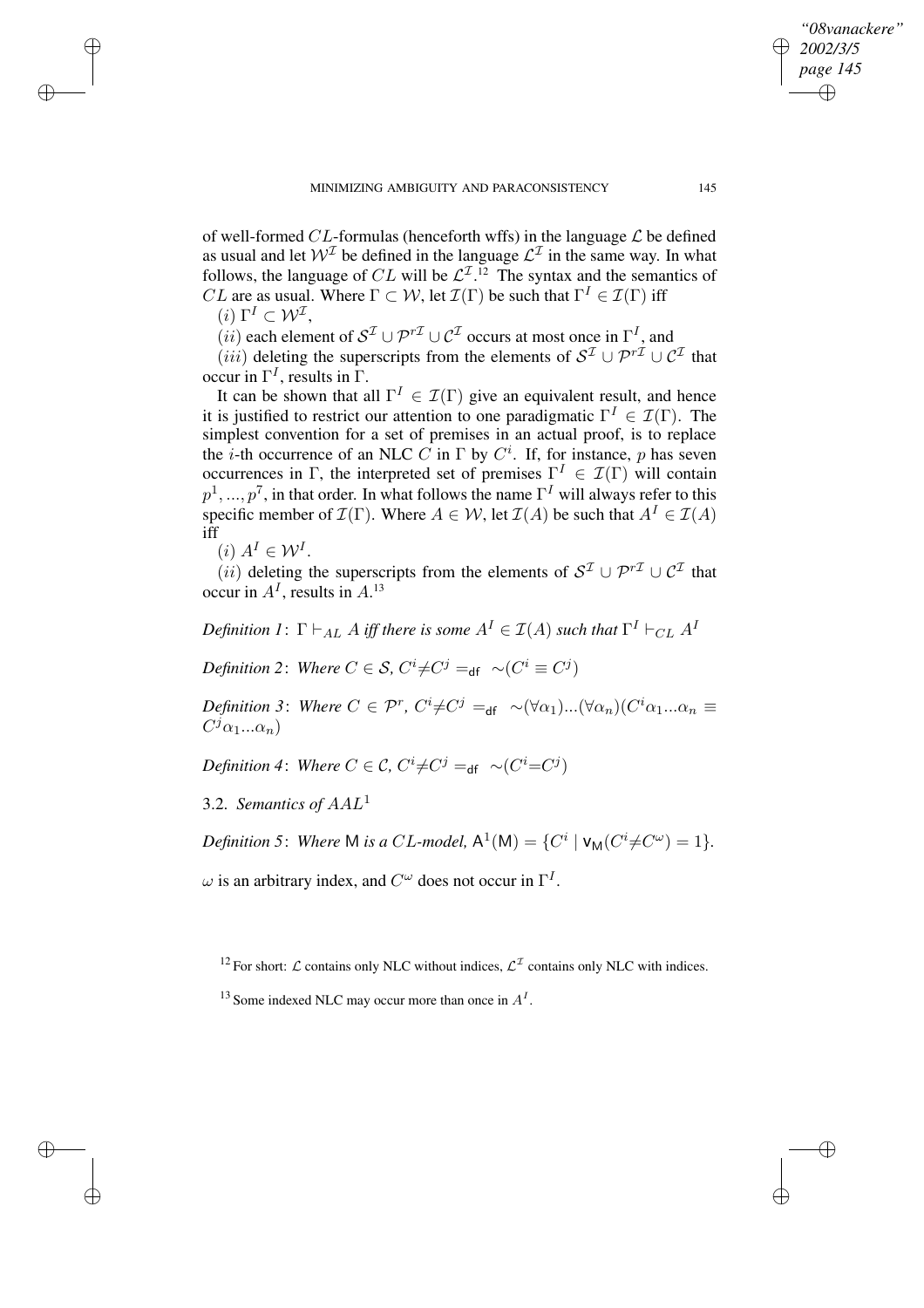$\bigoplus$ 

✐

### 146 GUIDO VANACKERE

*Definition 6*: *A* CL*-model* M *is minimally 1-ambiguous with respect to* Γ I *,*  $\int$ *iff* M *is a* CL-model of  $\Gamma$ <sup>*I*</sup>, and there is no CL-model M' of  $\Gamma$ <sup>*I*</sup>, such that  $A^{1}(M') \subset A^{1}(M)$ .

*Definition 7*: M *is an* AAL<sup>1</sup> *-model of* Γ I *iff* M *is minimally 1-ambiguous* with respect to  $\Gamma^I$ .

*Definition* 8:  $\Gamma \models_{AAL^1} A$  *iff some*  $A^I \in \mathcal{I}(A)$  *is true in all*  $AAL^1$ -models  $of \Gamma^I$ .

3.3. *Semantics of* AAL<sup>2</sup>

*Definition* 9: Where M *is a CL-model*,  $\mathsf{A}^1(\mathsf{M}) = \{ \langle C^i, C^j \rangle \mid \mathsf{V}_{\mathsf{M}}(C^i \neq C^j) = \}$ 1}*.*

*Definition 10*: *A* CL*-model* M *is minimally 2-ambiguous with respect to* Γ I *,*  $\int$ *iff* M *is a* CL-model of  $\Gamma$ <sup>*I*</sup>, and there is no CL-model M' of  $\Gamma$ <sup>*I*</sup>, such that  $\overset{\circ}{A}^2(M') \subset A^2(M).$ 

*Definition 11*: M *is an* AAL<sup>2</sup> *-model of* Γ I *iff* M *is minimally 2-ambiguous* with respect to  $\Gamma^I$ .

 $Definition$   $12$ :  $\Gamma \models_{AAL^2} A$  *iff some*  $A^I \in \mathcal{I}(A)$  *is true in all*  $AAL^2$ -models  $of \Gamma^I$ .

3.4. *Semantics of* AAL<sup>0</sup>

*Definition* 13: Where M is a CL-model,  $A^0(M) = \{C \mid V_M(C^i \neq C^j) = 1,$ *for some*  $i, j$ *}*.

*Definition 14*: *A* CL*-model* M *is minimally 0-ambiguous with respect to* Γ I *,*  $\int$ *iff* M *is a* CL-model of  $\Gamma$ <sup>*I*</sup>, and there is no CL-model M' of  $\Gamma$ <sup>*I*</sup>, such that  $\overset{\circ}{\mathsf{A}}^{0}(\mathsf{M}') \subset \mathsf{A}^{0}(\mathsf{M}).$ 

*Definition 15*: M *is an* AAL<sup>0</sup> *-model of* Γ I *iff* M *is minimally 0-ambiguous* with respect to  $\Gamma^I$ .

*Definition 16*:  $\Gamma \models_{AAL^0} A$  *iff some*  $A^I \in \mathcal{I}(A)$  *is true in all*  $AAL^0$ -models  $of \Gamma^I$ .

✐

✐

✐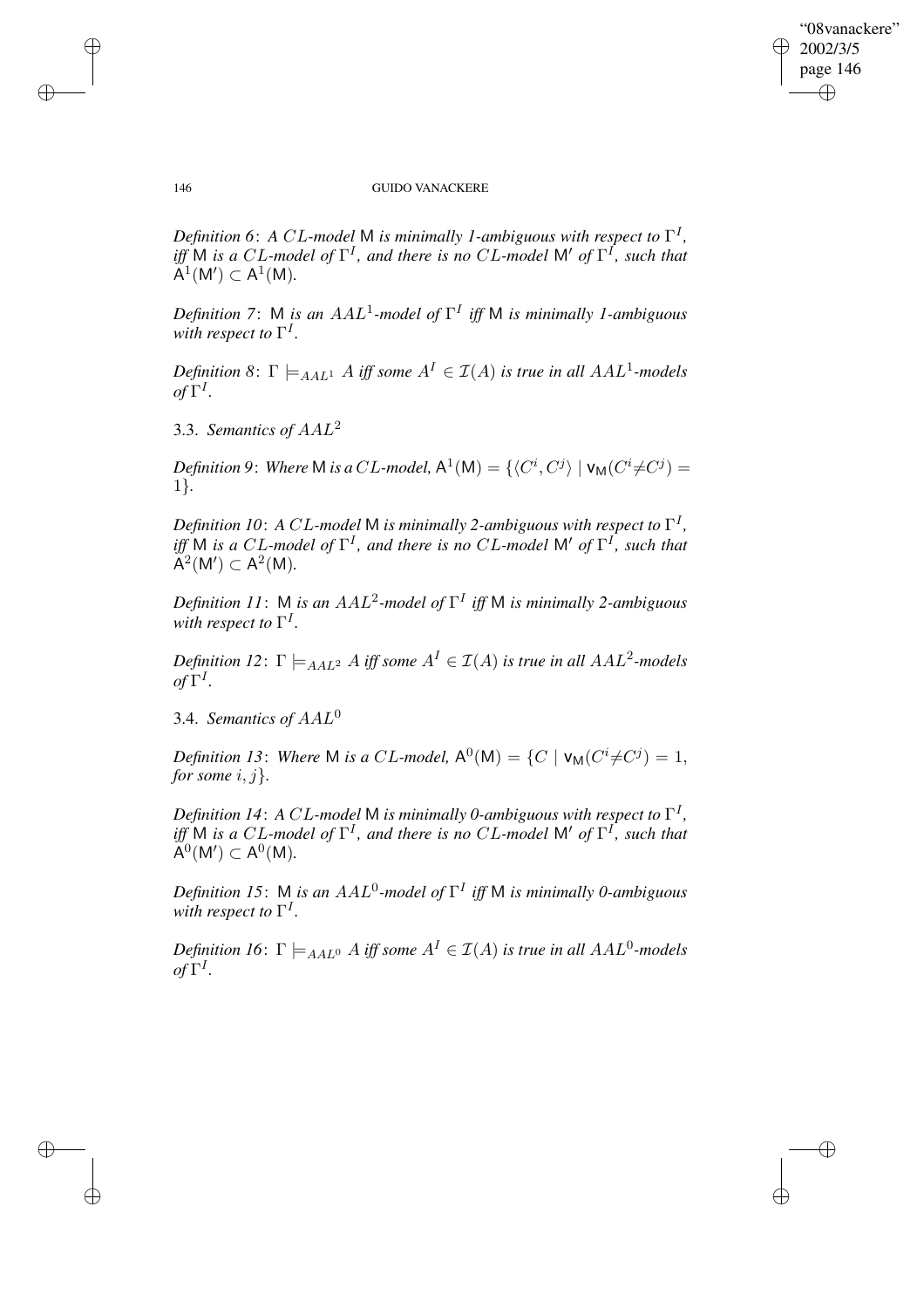✐

## 3.5. *Examples*

✐

✐

✐

✐

The examples given in this section establish the difference between and the characteristics of the three ambiguity-adaptive logics. We consider  $\Gamma_a$ ,  $\Gamma_b$ ,  $\Gamma_c$  and  $\Gamma_d$ , such that:

 $\Gamma_a = \{p \lor q, q \supset p\}$  $\Gamma_b = \Gamma_a \cup \{q \supset r, q \supset \sim r, q\}$  $\Gamma_c = \Gamma_b \cup \{r, \sim r\}$  $\Gamma_d = \Gamma_c \cup \{\sim p\}$ Hence  $\Gamma_a^I$ ,  $\Gamma_b^I$  and  $\Gamma_c^I$  are respectively:  $\Gamma^I_q = \{p^1 \vee q^1, q^2 \supset p^2\}$ 

$$
\begin{array}{l}\n\Gamma_a = \{p \lor q', q \cup p'\} \\
\Gamma_b^I = \Gamma_a \cup \{q^3 \supset r^1, q^4 \supset \sim r^2, q^5\} \\
\Gamma_c^I = \Gamma_b \cup \{r^3, \sim r^4\} \\
\Gamma_d^I = \Gamma_c \cup \{\sim p^3\}\n\end{array}
$$

 $(1)$  *Applying*  $AAL<sup>1</sup>$  *to the examples.* 

The ambiguity-adaptive logic  $AAL<sup>1</sup>$  focuses on the question whether all occurrences of an NLC have the intended meaning. The set of abnormalities  $A<sup>1</sup>(M)$  of an  $AAL<sup>1</sup>$ -model M of a set of premises exists of specific occurrences of NLC. An occurrence  $C^i$  of an NLC C is a member of  $A^1(M)$  if and only if the model would not be a model of the premises if it did not verify  $C^i \neq C^\omega$ . The use of  $C^\omega$  results in the fact that  $C^i \in A^1(M)$  does not imply that some other  $C^j$  needs to be a member of  $A^1(M)$ .  $A\overline{A}L^1$  isolates the specific ambiguous occurrences of an NLC; from all other occurrences of the same NLC,  $AAL<sup>1</sup>$  derives all classical consequences, as we can see in this example. All *CL*-models of  $\Gamma_a^I$  verify:

$$
p^{1} \vee p^{1} \neq p^{\omega} \vee p^{2} \neq p^{\omega} \vee q^{1} \neq q^{\omega} \vee q^{2} \neq q^{\omega}
$$
 (1)

For all  $AAL^1$ -models M of  $\Gamma_a^I$ :  $A^1(M) = \emptyset$ , and hence  $V_M(p^1) = 1$  and hence

$$
\Gamma_a \models_{AAL^1} p
$$

All CL-models of  $\Gamma_b^I$  verify (1), and

$$
r^1 \quad \lor \quad q^3 \neq q^\omega \quad \lor \quad q^5 \neq q^\omega \tag{2}
$$

$$
\sim q^3 \vee q^3 \neq q^{\omega} \vee q^4 \neq q^{\omega} \vee r^1 \neq r^{\omega} \vee r^2 \neq r^{\omega} \tag{3}
$$

$$
q^{3} \neq q^{\omega} \vee q^{4} \neq q^{\omega} \vee q^{5} \neq q^{\omega} \vee r^{1} \neq r^{\omega} \vee r^{2} \neq r^{\omega}
$$
 (4)

Hence all  $AAL<sup>1</sup>$ -models of  $\Gamma_b^I$  verify one of the disjuncts of (4), and hence, the models that verify  $q^3 \neq q^\omega$  or  $q^5 \neq q^\omega$  do not necessarily verify  $r^1$ . Neither do the models that verify  $q^3 \neq q^\omega$ ,  $q^4 \neq q^\omega$ ,  $r^1 \neq r^\omega$  or  $r^2 \neq q^\omega$  necessarily verify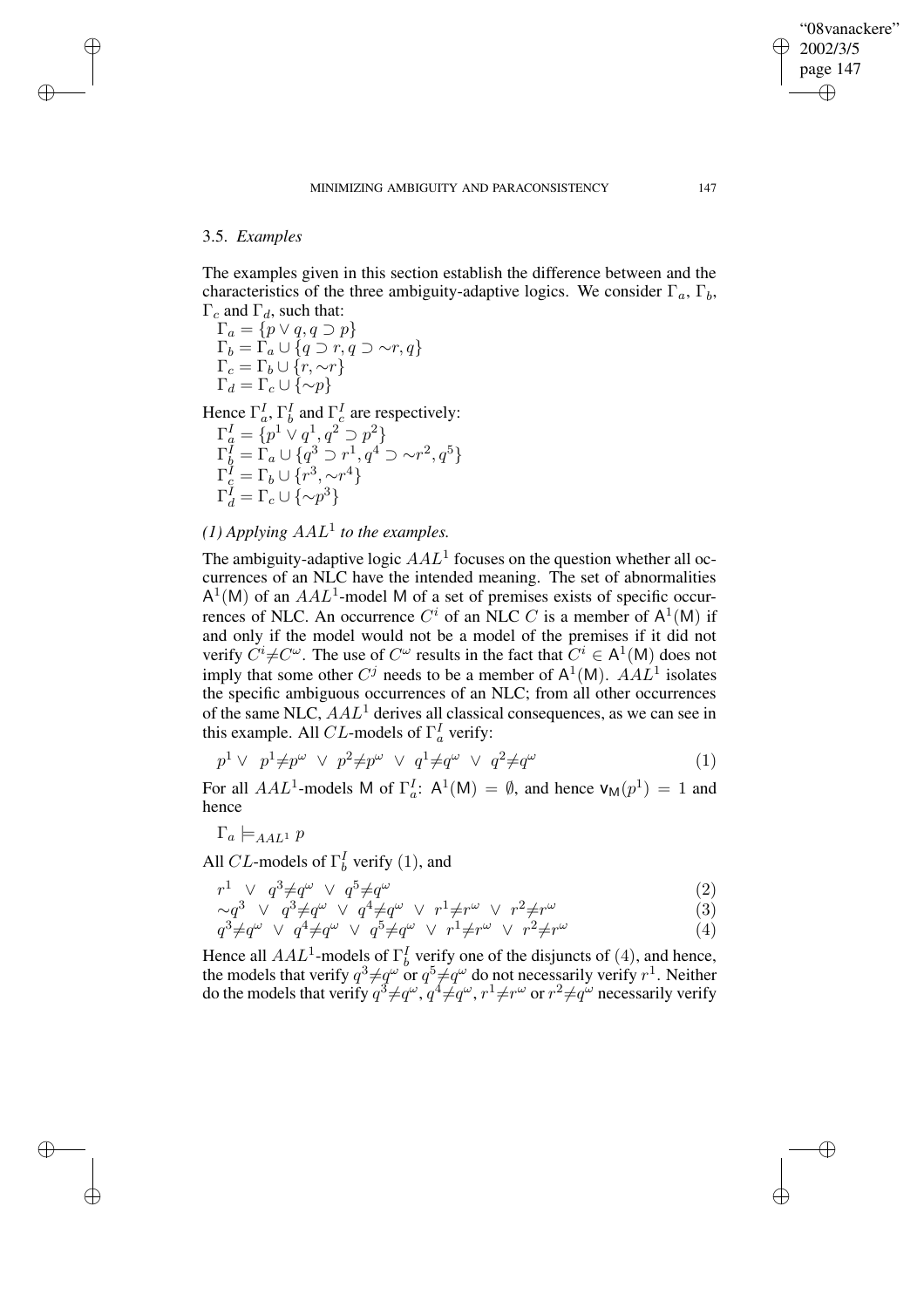✐

### 148 GUIDO VANACKERE

 $\sim q^3$ . Still, none of these models verifies  $p^1 \neq p^\omega$ ,  $p^2 \neq p^\omega$ ,  $q^1 \neq q^\omega$  or  $q^2 \neq q^\omega$ , and hence they all verify  $p<sup>1</sup>$ . Hence:

$$
\Gamma_b \models_{AAL^1} p \qquad \Gamma_b \not\models_{AAL^1} r
$$

$$
\Gamma_b \not\models_{AAL^1} \sim q
$$

All *CL*-models of  $\Gamma_c^I$  verify (1)–(4) and

$$
r^3 \neq r^\omega \quad \vee \quad r^4 \neq r^\omega \tag{5}
$$

Hence all  $AAL^1$ -models of  $\Gamma_c^I$  verify one of the disjuncts of (3) and one of the disjuncts of (4) which has no surprising influence on the consequences:

$$
\Gamma_c \models_{AAL^1} p \qquad \Gamma_c \not\models_{AAL^1} \sim q
$$
  

$$
\Gamma_c \models_{AAL^1} r
$$

It is instructive for the reader to check the correctness of:

$$
\Gamma_d \not\models_{AAL^1} p
$$
  

$$
\Gamma_d \not\models_{AAL^1} \sim q
$$

# $(2)$  *Applying*  $AAL<sup>2</sup>$  *to the examples.*

The ambiguity-adaptive logic  $AAL<sup>2</sup>$  first detects couples of occurrences  $\langle C^i, C^j \rangle$  of NLC, the members of which cannot be identified with one another without making the premises inconsistent. Next the logic focuses on the question whether the other occurrences of the same NLC can be identified with either  $C^i$  or  $C^j$ . The drawback of a formal approach is that one cannot tell from looking at  $C^k$  whether  $C^k = C^i \& C^k \neq C^j$  or  $C^k = C^k$  $C^{j}$ & $C^{k} \neq C^{i}$ . Hence, as soon as  $\langle C^{i}, C^{j} \rangle \in A^{2}(M)$  for some  $AAL^{2}$ -model M, there will be  $AAL^2$ -models that verify  $C^k \neq C^i$  and there will be  $AAL^2$ models that verify  $C^k \neq C^j$ , and so on; hence as soon as  $\langle C^i, C^j \rangle \in A^2(M)$ for some  $AAL^2$ -model M, there will be a  $AAL^2$ -model that verifies  $C^k \neq C^l$ for any  $k, l$ ! This is a result that this ambiguity-adaptive logic *should* obtain. The decision whether  $C^k = C^i \& C^k \neq C^j$  or  $C^k = C^j \& C^k \neq C^i$  is an informal decision, and cannot be made by means of a formal logic.

All *CL*-models of  $\Gamma_a^I$  verify:

$$
p^1 \vee p^1 \neq p^2 \vee q^1 \neq q^2 \tag{6}
$$

For all  $AAL^2$ -models M of  $\Gamma_a^I$ :  $A^2(M) = \emptyset$ , and hence  $V_M(p^1) = 1$  and hence:

$$
\Gamma_a \models_{AAL^2} p
$$

All CL-models of  $\Gamma_b^I$  verify (6) and

$$
r^1 \quad \vee \quad q^3 \neq q^5 \tag{7}
$$

✐

✐

✐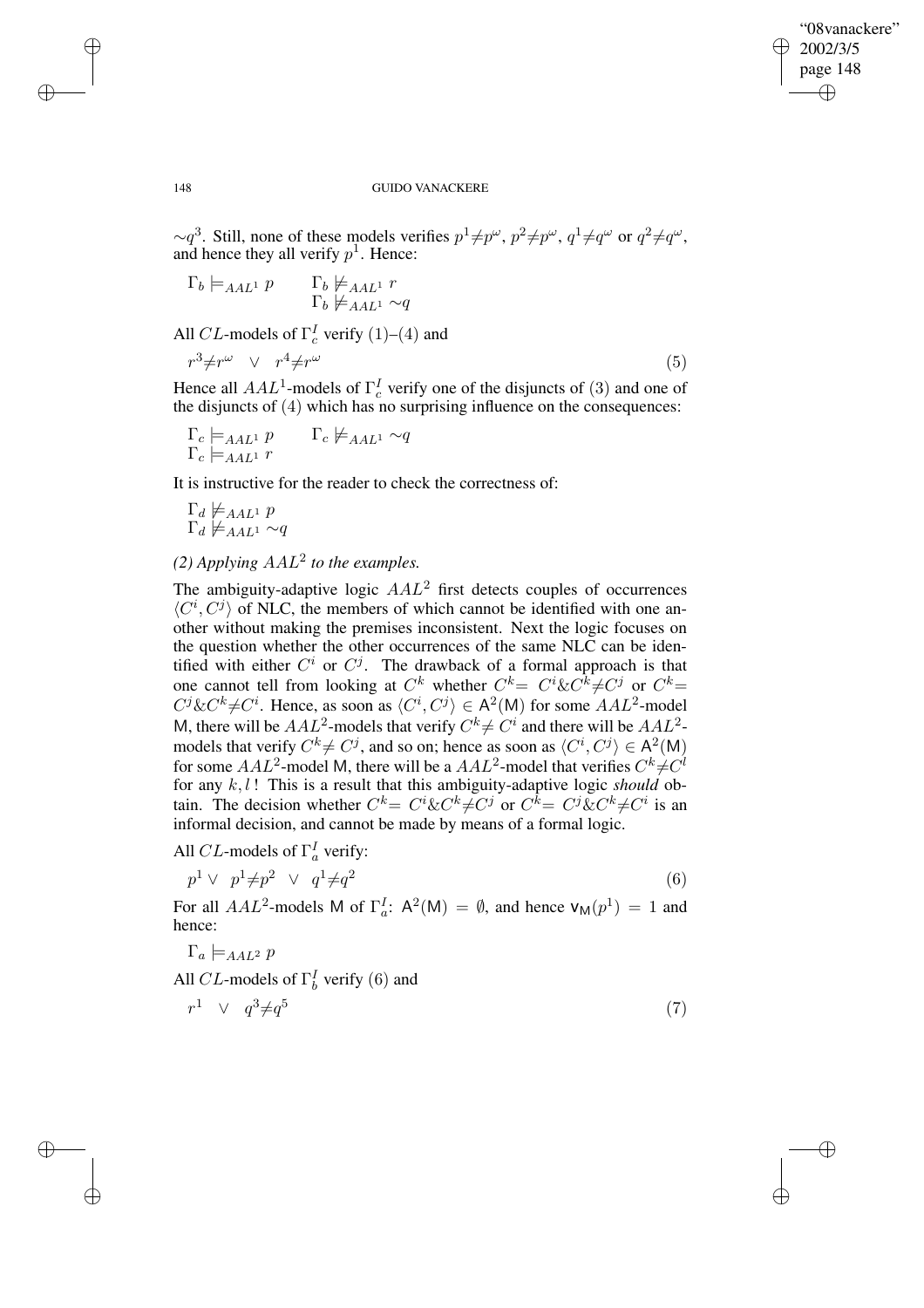✐

#### MINIMIZING AMBIGUITY AND PARACONSISTENCY 149

$$
\sim q^3 \quad \vee \quad q^3 \neq q^4 \quad \vee \quad r^1 \neq r^2 \tag{8}
$$

$$
q^3 \neq q^4 \quad \vee \quad q^3 \neq q^5 \quad \vee \quad r^1 \neq r^2 \tag{9}
$$

$$
q^{3} \neq q^{4} \quad \vee \quad q^{4} \neq q^{5} \quad \vee \quad r^{1} \neq r^{2} q^{3} \neq q^{5} \quad \vee \quad q^{4} \neq q^{5} \quad \vee \quad r^{1} \neq r^{2}
$$
 (10)

Hence all  $AAL^2$ -models of  $\Gamma_b^I$  verify exactly one of the disjuncts of (9), (10) and (11). Every model that verifies  $q^3 \neq q^4$  either verifies  $q^1 \neq q^3$  or  $q^1 \neq q^4$ , and also verifies either  $q^2 \neq q^3$  or  $q^2 \neq q^4$ . Some of them verify  $q^1 \neq q^2$ . For instance: the model that verifies  $q^3 \neq q^4$ ,  $q^1 \neq q^3$ ,  $q^2 \neq q^4$  and  $q^1 \neq q^2$  and falsifies  $q^1 \neq q^4$  is an  $AAL^2$ -model of  $\Gamma_b^I$ . Thus we get a much weaker result in comparison with  $AAL^1$ :

 $\Gamma_b \not\models_{AAL^2} p$  $\Gamma_b \not\models_{AAL^2} r$  $\Gamma_b \not\models_{AAL^2} \sim q$ 

✐

✐

✐

✐

All CL-models of  $\Gamma_c^I$  verify (8)–(13) and

$$
r^3 \neq r^4 \tag{12}
$$

Hence all  $AAL^2$ -models of  $\Gamma_c^I$  verify one of the disjuncts of (9), (10), (11) and (12) which has no surprising influence on the consequences. Indeed, not all  $AAL^2$ -models of  $\Gamma_c^I$  that verify (12) verify  $r^1 \neq r^2$ ; and all of these models verify 2 members of  $\{q^3 \neq q^4, q^3 \neq q^5, q^4 \neq q^5\}$ 

# $(3)$  *Applying*  $AAL^0$  *to the examples.*

In the case of  $AAL<sup>0</sup>$ , the abnormalities are non-indexed NLC. This has an important influence on the sets  $A^0(M)$  of the  $AAL^0$ -models. If  $C \in A^0(M)$ , and M verifies, *e.g.*  $C^i \neq C^j \vee D^k \neq D^l$ , there is no need that  $D \in A^0(M)$ . This characteristic results in the fact that  $AAL<sup>0</sup>$  is more sensitive to 'inconsistent extensions' of the premises than  $AAL^1$  and  $AAL^2$ . For all  $AAL^0$ models M of  $\Gamma_a^I$ :  $A^2(M) = \emptyset$ , and hence

 $\Gamma_a \models_{AAL^0} p$ 

For all  $AAL^0$ -models M of  $\Gamma_b^I$ :  $\mathsf{A}^0(\mathsf{M}) = \{q\}$  or  $\mathsf{A}^0(\mathsf{M}) = \{r\}$ . Hence we get the following result:

 $\Gamma_b \not\models_{AAL^0} p$  $\Gamma_b \not\models_{AAL^0} r$  $\Gamma_b \not\models_{AAL^0} \sim q$ 

For all  $AAL^0$ -models M of  $\Gamma_c^I$ :  $\mathsf{A}^0(\mathsf{M}) = \{r\}$ . Hence:

$$
\Gamma_c \models_{AAL^0} p \qquad \Gamma_c \not\models_{AAL^0} \sim q
$$
  

$$
\Gamma_c \models_{AAL^0} r
$$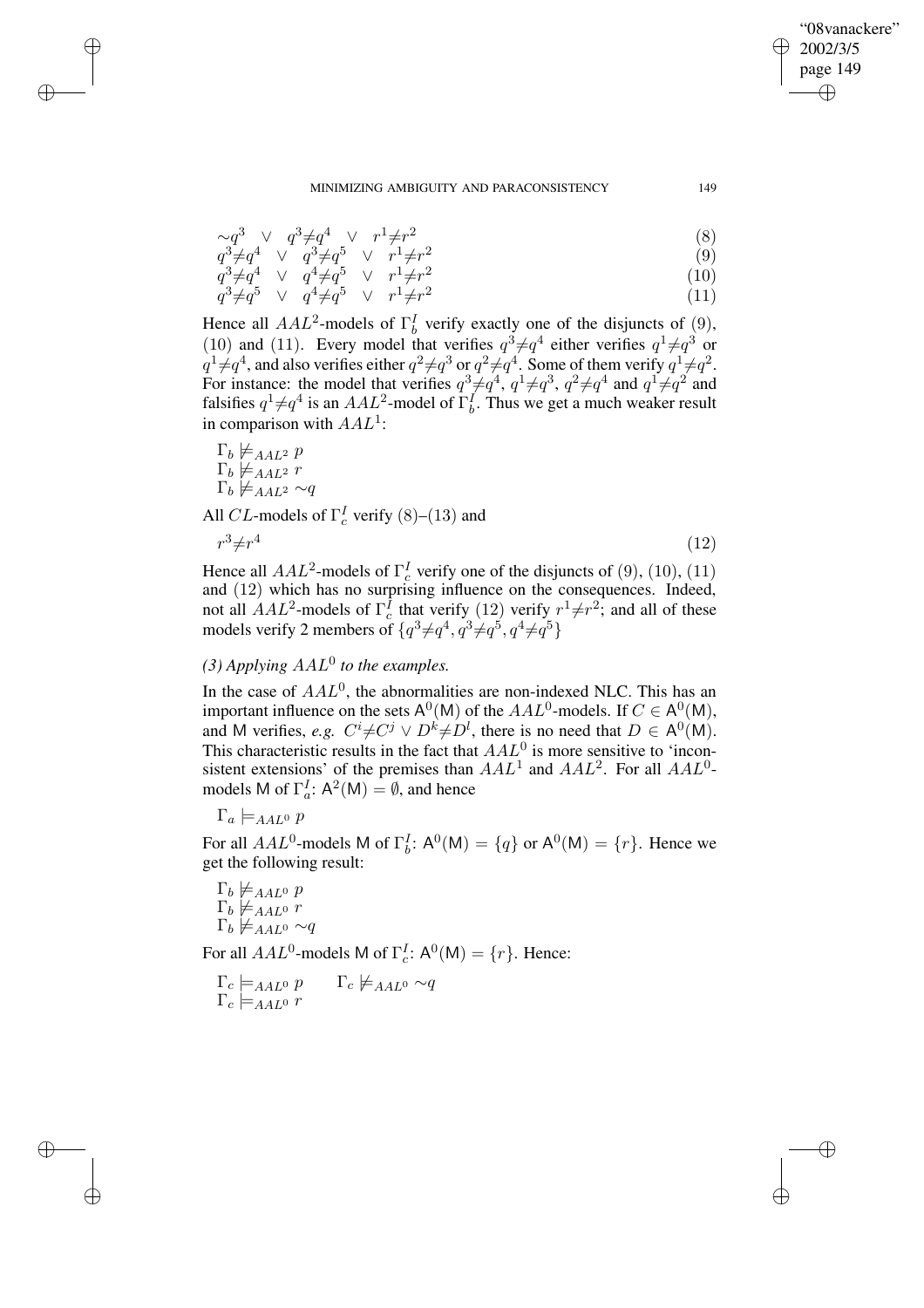✐

### 150 GUIDO VANACKERE

For all  $AAL^0$ -models M of  $\Gamma_d^L$ :  $\mathsf{A}^0(\mathsf{M}) = \{p, r\}$  or  $\mathsf{A}^0(\mathsf{M}) = \{q, r\}$ . Hence:  $\Gamma_c \models_{AAL^0} r$   $\Gamma_c \not\models_{AAL^0} p$ 

| . <i>.</i>                |          |
|---------------------------|----------|
| $\neq$ A A L <sup>0</sup> | $\sim a$ |
|                           |          |

*(4) Overview*

|                                                   | $= n$ ? |  |  |  | $= \sim a$ ? $\parallel$ $= r$ ? |  |  |  |                                                                                                                        |  |
|---------------------------------------------------|---------|--|--|--|----------------------------------|--|--|--|------------------------------------------------------------------------------------------------------------------------|--|
|                                                   |         |  |  |  |                                  |  |  |  | $\Gamma_b^I$ $\Gamma_c^I$ $\Gamma_d^I$ $\ \Gamma_b^I$ $\Gamma_c^I$ $\Gamma_d$ $\ \Gamma_b^I$ $\Gamma_c^I$ $\Gamma_d^I$ |  |
| $AAL1$   yes yes yes no    no no no    no yes yes |         |  |  |  |                                  |  |  |  |                                                                                                                        |  |
| $AAL^2$ yes no no no no no no no no no kes yes    |         |  |  |  |                                  |  |  |  |                                                                                                                        |  |
| $AAL^0$   yes no yes no    no no no    no yes yes |         |  |  |  |                                  |  |  |  |                                                                                                                        |  |

It is also interesting to notice that the three logics derive both  $p\neq p \lor q\neq q$ and r≠r from  $\Gamma_d$ . Moreover they all prevent the derivation of p and  $\sim q$ because of the fact that  $\sim p$  and q are premises. The fact that both r and  $\sim r$ are derivable is due to the fact that the two of them are premises.

# 4. *Proof theory of* AAL<sup>0</sup>

## 4.1. *Final derivability*

I start with defining a new rule, which is typical for CL when applied to a maximally ambiguous interpretation of a set of premises.

*Definition 17: The rule DR: to derive*  $A \vee DA^0$  {  $C_1, ..., C_n$  } *from*  $A \vee C_1^i$  $\neq$ C $_1^j$   $\vee$   $\ldots$   $\vee$  C $_n^k$   $\neq$  C $_n^l$  for any non-indexed NLC  $C_i$  and any indexes  $i, j, ..., k, l.$ 

 $D$ efinition 18:  $DA^0(\Sigma)$  is a minimal  $DA^0$ -consequence of  $\Gamma$  iff  $\Gamma^I$   $\vdash_{CL}$  $DA^0(\Sigma)$ *, and there is no*  $\Delta$  *such that*  $\Delta \subset \Sigma$  *and*  $\Gamma^I \vdash_{CL} DA^0(\Delta)$ *.* 

*Definition* 19:  $\Phi_{\Gamma}$  *is the set of all sets*  $\varphi$  *that* (*i*) *contain exactly one element of each minimal* DA<sup>0</sup> *-consequence of* Γ *and that* (ii) *are no proper supersets of such a set.*

For instance: if  $DA^0\{p,q\}$  and  $DA^0\{p,r,s\}$  are the only minimal  $DA^0$ consequences of  $\Gamma^I$ , then  $\Phi_{\Gamma} = \{ \{p\}, \{q, r\}, \{q, s\} \}$ . The reader can easily see that every  $\varphi \in \Phi_{\Gamma}$  is equal to some  $\mathsf{A}^0(\mathsf{M})$  of an  $AAL^0$ -model.<sup>14</sup>

 $14$  Definition 13, p. 146.

✐

✐

✐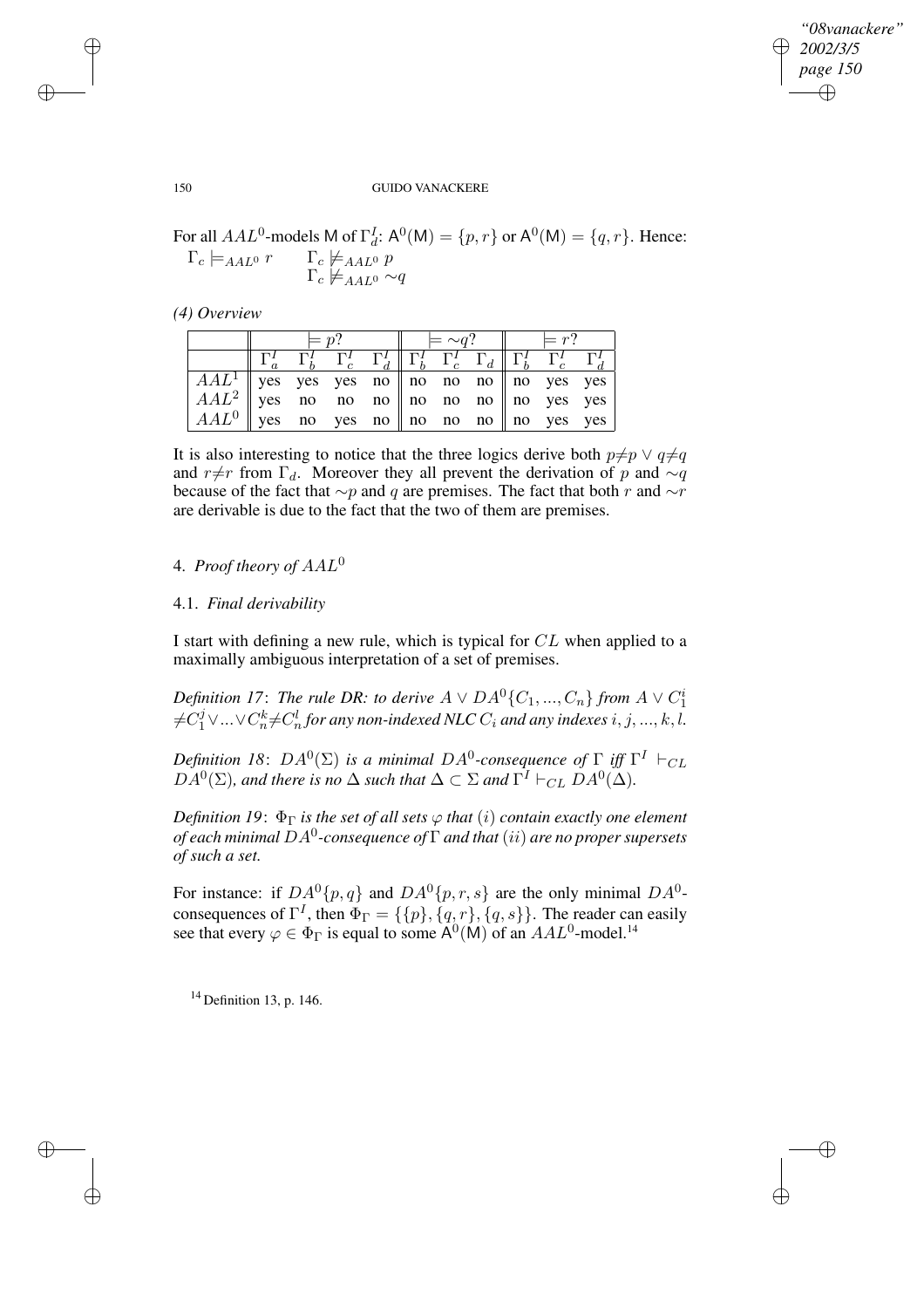*Definition* 20:  $\Gamma \vdash_{AAL^0} A$  *iff there is*  $a A^I \in I(A)$  *and there are one or more* (possibly empty)  $\Sigma_i$ , such that  $\Gamma^I \vdash_{CL} A^I \vee DA^0(\Sigma_i)$ , and for any  $\varphi \in \Phi_{\Gamma}$ , one of the  $\Sigma_i$  is such that  $\Sigma_i \cap \varphi = \emptyset$ .

Obviously, if  $\Gamma^I \vdash_{CL} A^I$  then  $\Gamma \vdash_{AAL^0} A$ . The following example illustrates the  $AAL^0$ -derivability relation. Consider the set  $\Gamma$ , containing a formalization of the following sentences:

The "liar's paradox" is the name of a sentence that is both true and false.

All true sentences are well-formed.

All false sentences are well-formed.

If something is true and false, it is a paradox.

Paradoxes are well-formed.

✐

✐

✐

✐

If a sentence is true, then it is not false.

 $\Gamma = \{(\exists x)((x = l\&Sx)\&(Tx\&Fx)), (\forall x)((Tx\&Sz)\cup Wx), (\forall x)((Fx\&$  $Sx)$  $\supset$   $Wx$ ),  $(\forall x)((Tx \& Fx) \supset Px)$ ,  $(\forall x)(Px \supset Wx)$ ,  $(\forall x)((Tx \& Sx) \supset Px)$  $\sim Fx$ )}

It is easily seen that  $\Gamma$  is inconsistent. Applying  $CL$  to  $\Gamma^I$  results in the following proof:

(1)  $(\exists x)((x = l^1 \& S^1 x) \& (T^1 x \& F^1 x))$  Prem (2)  $(\forall x)((T^2x\&S^2x)\supset W^1x)$  Prem (3)  $(\forall x)((F^2x\&S^3x)\supset W^2x)$  Prem (4)  $(\forall x)((T^3x \& F^3x) \supset P^1x)$  Prem (5)  $(\forall x)(P^2x \supset W^3x)$  Prem  $(6)$   $(\forall x)((T^4x\&S^4x) \supset \sim F$ <sup>4</sup>x) Prem  $(7)$   $(S^1 l^1 \& T^1 l^1) \& F^1 l$  $\frac{1}{1}$  1 (8)  $(T^2 l^1 \& S^2 l^1) \supset W^1 l$  $1$  2 (9)  $(F^2 l^1 \& S^3 l^1) \supset W^2 l$ <sup>1</sup> 3 (10)  $(\forall x)((T^3x\&F^3x)\supset W^3x)\vee DA^0\{P\}$  4,5 (11)  $(T^3 \ell^1 \& F^3 \ell^1) \supset W^3 \ell^1) \vee DA^0 \{P\}$  10 (12)  $W^{1}l^{1} \vee DA^{0} \{S,T\}$  7,8 (13)  $W^2 l^1 \vee DA^0 \{S, F\}$  7,9 (14)  $W^3 l^1 \vee DA^0 \{T, F, P\}$  7,10 (15)  $W^1 l^1 \vee DA^0 \{S, F, W\}$  13 (16)  $W^1 l^1 \vee DA^0 \{T, F, P, W\}$  14 (17)  $(T^4 l^1 \& S^4 l^1) \supset \sim F^4 l$  $\frac{1}{1}$  6 (18)  $(F^4 l^1 \& \sim F^4 l^1) \vee DA^0 \{S, T, F\}$  7,17 (19)  $DA^0\{S,T,F\}$  18

Obviously all wffs occurring in this proof are, if we omit the superscripts,  $AAL<sup>0</sup>$ -consequences of Γ. The formula in line (19) is the only minimal

"08vanackere" 2002/3/5 page 151

✐

✐

✐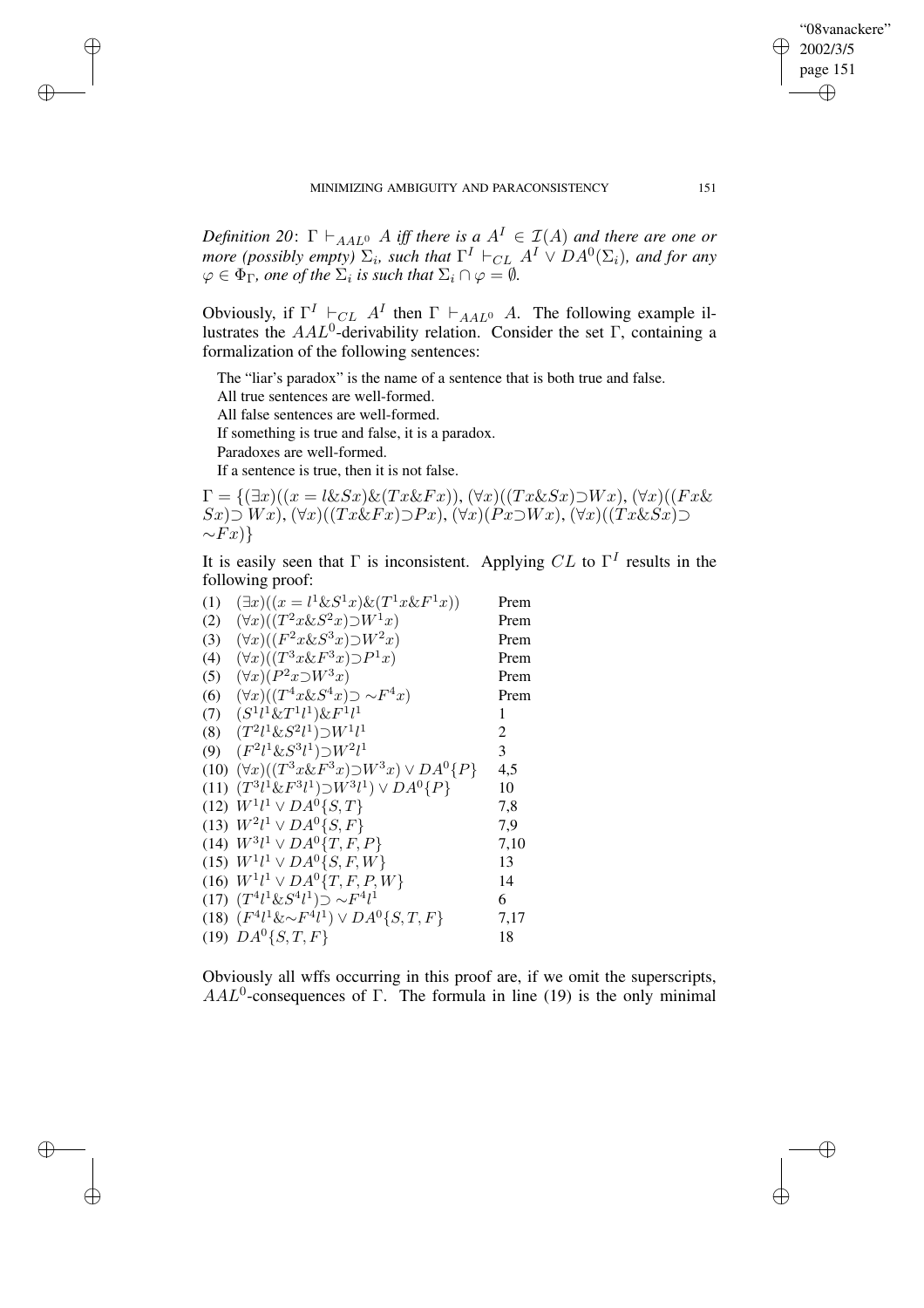✐

### 152 GUIDO VANACKERE

DA<sup>0</sup>-consequence of  $\Gamma$  and hence  $\Phi_{\Gamma} = {\{T\}, \{S\}, \{F\}\}\.$  In view of (12), (15) and (16), Definition 20, and

 $\{S\} \cap \{T, F, W, P\} = \emptyset$  $\{T\} \cap \{S, F, W\} = \emptyset$  ${F} \cap {S,T} = \emptyset,$ 

we have  $\Gamma \vdash_{A A L^0} Wl$ . Notice that if one of the formulas in lines (12), (15) and (16) would not be CL-derivable from  $\Gamma^I$ , then  $\Gamma \not\vdash_{AAL^0} Wl$ . The derivation of (19) is to be interpreted as follows: at least one of the predicates "being true", "being false" or "being a sentence" is ambiguous (with respect to these premises).

## 4.2. *Dynamic proofs / provisionally derived formulas*

Adaptive logics have dynamic proofs. I use to the example from Section 3.5 to illustrate this feature of  $AAL<sup>0</sup>$ .

|     | (1) $p^1 \vee q^1$               | Prem       |
|-----|----------------------------------|------------|
|     |                                  |            |
|     | (2) $q^2 \supset p^2$            | Prem       |
|     | (3) $p^1 \vee DA^0\{p,q\}$       | 1,2        |
|     | (4) $q^3 \supset r^1$            | Prem       |
|     | (5) $q^4 \supset \sim r^2$       | Prem       |
| (6) | $q^5$                            | Prem       |
|     | (7) $\sim q^3 \vee DA^0\{q,r\}$  | 4,5        |
|     | (8) $r^1 \vee DA^0\{q\}$         | 4,6        |
|     | (9) $\sim r^2 \vee DA^{0} \{q\}$ | 5,6        |
|     | $(10)$ $DA^{0}{q,r}$             | 6,7 or 8,9 |
|     | $(11) r^3 \& \sim r^4$           | Prem       |
|     | (12) $DA^{0}\{r\}$               | 11         |
|     | (13) $\sim p^3$                  | Prem       |
|     | (14) $DA^{0}{p,q}$               | 7,8        |
|     |                                  |            |

If the proof had stopped at line (3), there were no  $DA^0$ -consequences, and hence  $p$  was derived. If the proof had stopped at line (10), there would be only one minimal  $DA^0$ -consequence. At this stage  $\Phi_{\Gamma_b} = {\{q\}, \{r\}};$ as  $\{p,q\} \cap \{q\} \neq \emptyset$ , p is not derivable at line (10); neither are  $\sim q$ , r or  $~\sim r$ . If the proof had stopped at line (12), there would be only one minimal DA<sup>0</sup>-consequence, namely  $DA^0\{r\}$ , and hence  $\Phi_{\Gamma_c} = \{\{r\}\}\$ , and hence  $p$  at line (3) becomes derived again. Finally, at stage (14), there are two minimal  $DA^0$ -consequences, namely  $DA^0\{r\}$  and  $DA^0\{p,q\}$ , and hence  $\Phi_{\Gamma_d} = \{\{p, r\}, \{q, r\}\};$  as  $\{p, q\} \cap \{p, r\} \neq \emptyset$ , p is not derivable; as  $\{q, r\} \cap$  ${q, r} \neq \emptyset$ ,  $\sim q$  is not derivable.

✐

✐

✐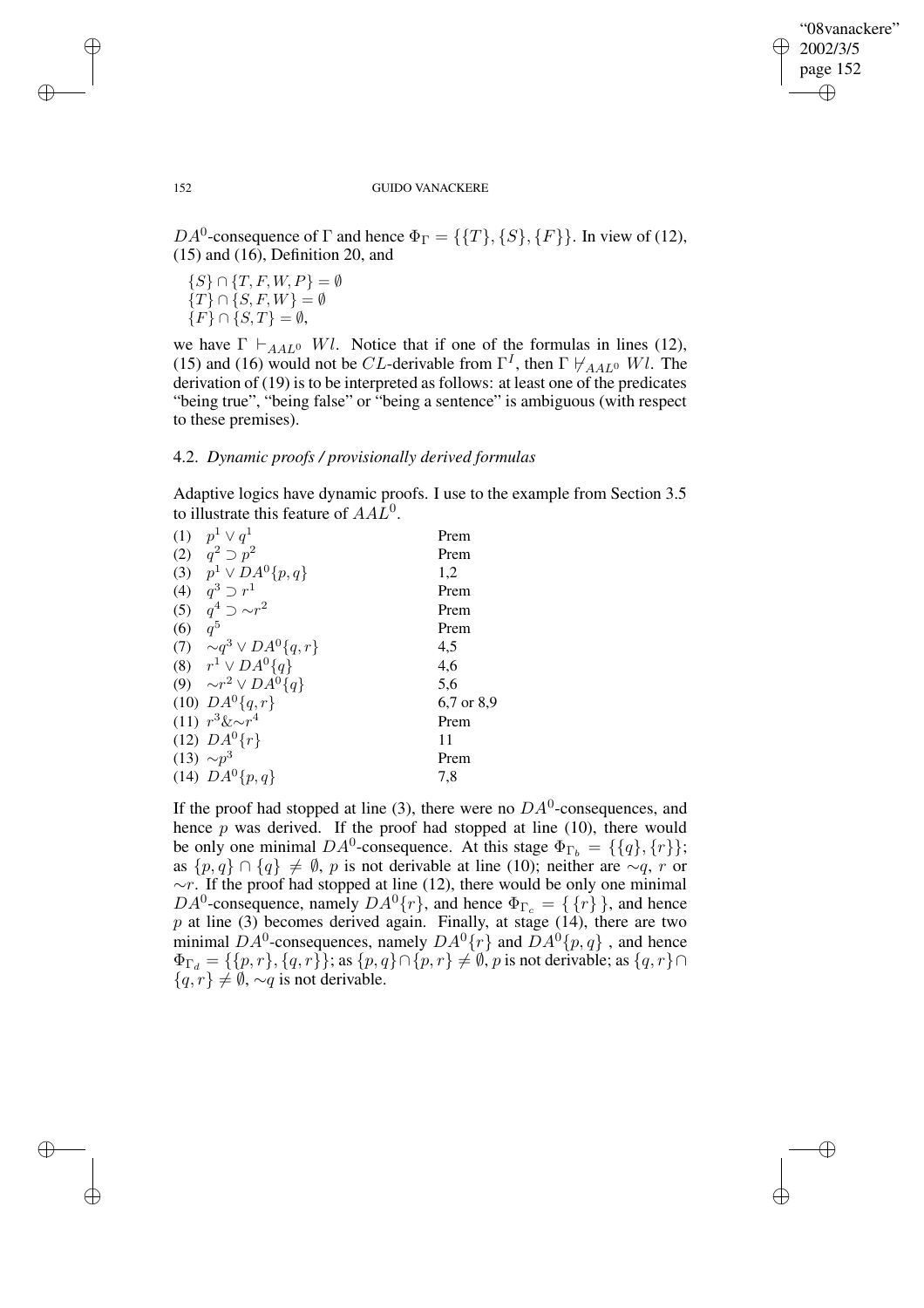✐

✐

✐

Please notice that if we omit the superscripts in the proof, the usual classical rules become *conditional*, *i.e.*, we get the usual classical consequences in disjunction with a  $DA^0$ -formula.

When we are dealing with infinite sets of premises, or with 'slowly extending' sets of premises, we never know which formulas will be finally derivable. In this cases, dynamic proofs offer a splendid provisional solution. For the user's comfort we add a fifth element to each line in which sets of abnormalities may occur. These sets are subject to the Conditional Rule RC:

*Definition 21*: *The rule RC: from a line* (i) *to derive a line* (j)*, and vice versa:*<sup>15</sup>

|            | ( <i>i</i> ) $A^I \vee DA^0(\Sigma)$ | (line numbers); Rule |                      |
|------------|--------------------------------------|----------------------|----------------------|
| $(j)$ $AI$ |                                      | (i); RC              | $\Delta \cup \Sigma$ |

It is possible to define  $A A L<sup>0</sup>$  by means of the rule RC, the unconditional rule RU, and a marking rule RM. A proof in which only these rules are used, is called an  $ACL^0$ -proof.

*Definition* 22: The rule RU: from lines  $(i_1), ..., (i_n)$ , with resp.  $A_1^I, ..., A_n^I$ *as second element and*  $\Sigma_1, ..., \Sigma_n$  *as fifth element* ( $n \ge 0$ )*, to derive a line*  $(j)$  *with*  $B<sup>I</sup>$  *as second element,*  $(i_1, ..., i_n)$  *as third element, UR as fourth element, and*  $\Sigma_1 \cup ... \cup \Sigma_n$  *as fifth element, given that*  $A_1^I,..., A_n^I \vdash_{CL} B^I$ .

*Definition* 23:  $DA^0(\Sigma)$  *is a minimal*  $DA^0$ -formula of  $\Gamma^I$  at line (i) of a *proof from*  $\Gamma^I$ *, iff*  $DA^0(\Sigma)$  *is the second element of a line* (j)  $(1 \leq j \leq i)$  $t$ he fifth element of which is empty, and there is no  $\Delta \subset \Sigma$  such that  $DA^0(\Delta)$ *is* the second element of a line  $(k)$   $(1 \leq k \leq i)$  the fifth element of which is *empty.*

 $D$ efinition 24 $: \Phi_{(i)}$  is the set of all sets  $\varphi$  that  $(i)$  contain exactly one element *of each minimal* DA<sup>0</sup> *-formula of* Γ <sup>I</sup> *at line* (i) *of that proof from* Γ <sup>I</sup> *and, that* (ii) *are no proper supersets of such a set.*

*Definition* 25: *Line* (j) with  $A<sup>T</sup>$  *as second and*  $\Sigma$  *as fifth element, fulfils the*  $i$ *ntegrity criterion at stage*  $(i)$  *of a proof from*  $\Gamma^I$ *, iff*  $(i)$   $\varphi \cap \Sigma = \emptyset$  *for some*  $\varphi \in \Phi_{(i)}$ , and for each  $\varphi \in \Phi_{(i)}$  there is a line (k)  $(1 \leq k \leq i)$  such that, *where*  $\Sigma_k$  *is the fifth element of line*  $(k)$ *,*  $\varphi \cap \Sigma_k = \emptyset$ *.* 

<sup>15</sup> Actually, the second direction is a derivable rule.

*"08vanackere" 2002/3/5 page 153*

✐

✐

✐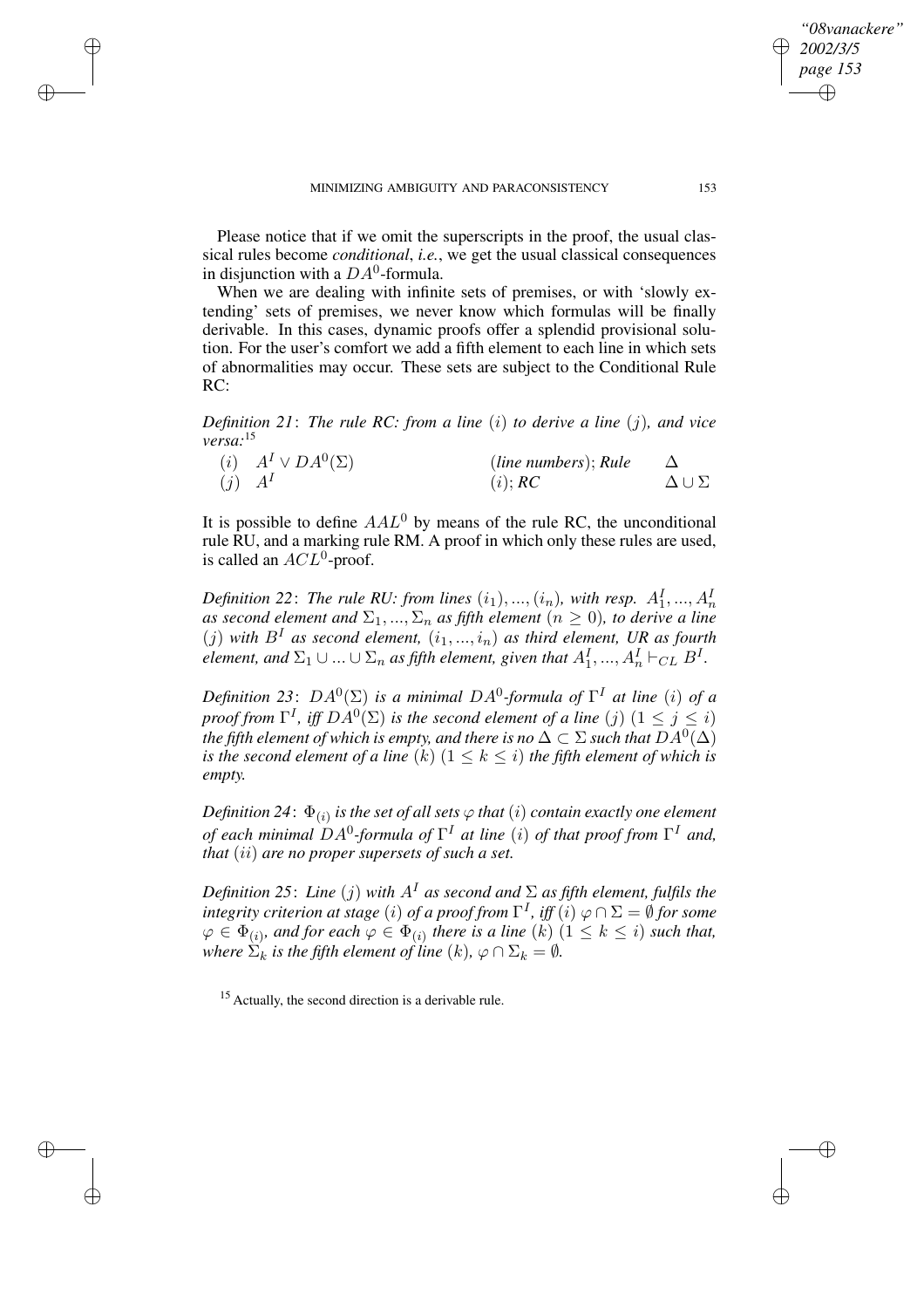$\bigoplus$ 

✐

### 154 GUIDO VANACKERE

*Definition 26*: *The rule RM: If a line does not fulfil the integrity criterion at a stage* (i) *of a proof, then the line is market* OUT*.*

Definition 27:  $A<sup>I</sup>$  is derived at a stage (i) of a proof, iff  $A<sup>I</sup>$  is the second *element of a line that is not marked* OUT*.*

When applied to the same example, we get the following  $ACL^0$ -proof:

| (1) | $p^1 \vee q^1$             | Prem | Ø         |                        |
|-----|----------------------------|------|-----------|------------------------|
|     | (2) $q^2 \supset p^2$      | Prem | Ø         |                        |
| (3) | $p^1$                      | 1,2  | $\{p,q\}$ | OUT(10) IN(12) OUT(14) |
| (4) | $q^3 \supset r^1$          | Prem | Ø         |                        |
|     | (5) $q^4 \supset \sim r^2$ | Prem | Ø         |                        |
| (6) | $q^5$                      | Prem | Ø         |                        |
| (7) | $\sim q^3$                 | 4,5  | $\{q,r\}$ | OUT(10)                |
| (8) | r <sup>1</sup>             | 4,6  | ${q}$     | OUT(10) IN(12)         |
| (9) | $\sim r^2$                 | 5,6  | ${q}$     | OUT(10) IN(12)         |
|     | (10) $DA^{0}{q,r}$         | 6,7  | Ø         |                        |
|     | $(11) r^3 \& \sim r^4$     | Prem | Ø         |                        |
|     | (12) $DA^{0}\{r\}$         | 11   | Ø         |                        |
|     | $(13) \sim p^3$            | Prem | Ø         |                        |
|     | (14) $DA^{0}{p,q}$         | 7,8  | Ø         |                        |
|     |                            |      |           |                        |

Definition 28:  $A^I$  is finally derived in a line of an  $ACL^0$ -proof from  $\Gamma^I$ , iff *it is the second element of that line and any (possibly infinite) extension of the proof can be further extended in such way that the line is unmarked (or marked* IN*).*

*Theorem* 1:  $\Gamma \vdash_{AAL^0} A$  *iff some*  $A^I \in \mathcal{I}(A)$  *is finally derived at some line*  $of$  an  $ACL^0$ -proof from  $\Gamma^I.$ 

*Theorem* 2: *If*  $\Gamma \vdash_{AAL^0} A$ *, then, for some*  $A^I \in \mathcal{I}(A)$ *, it is possible to extend any proof from* Γ I *into a proof in which* A<sup>I</sup> *is finally derived.*<sup>16</sup>

5. *Proof theory of* AAL<sup>1</sup>

*Definition* 29: *A DA*<sup>1</sup>-formula is a formula of the form  $C_1^{i1} \neq C_1^{\omega} \vee ... \vee$  $C_n^{in} \neq C_n^{\omega}$ , abbreviated as  $DA^1\{C_1^{i1},...,C_n^{in}\}$ .

<sup>16</sup> The proofs of Theorems 1 and 2 are analogous to the proofs of resp. Theorems 7.1 and 7.2 in [1].

 $\rightarrow$ 

 $\rightarrow$ 

✐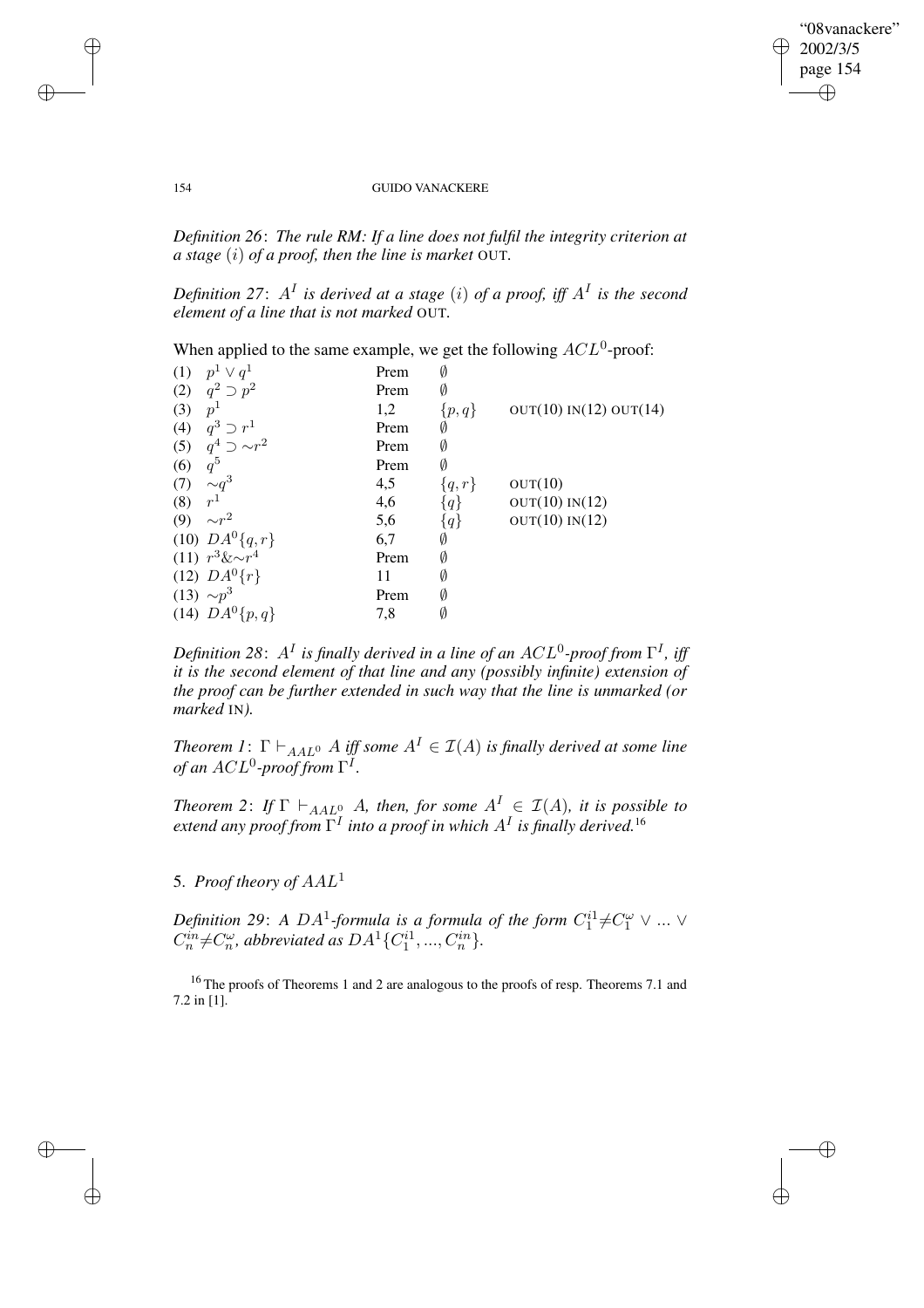$\rightarrow$ 

 $\rightarrow$ 

✐

✐

The definitions of (1) the conditional rule RC, (2) the unconditional rule UR, (3) a minimal DA<sup>1</sup>-formula at a stage of a proof, (4)  $\Phi_{(i)}$ , (5) the integrity criterion, (6) the marking rule RM, (7) an  $ACL<sup>1</sup>$ -proof, (8) finally derived in a line of an  $ACL^1$ -proof, (9) minimal  $DA^1$ -consequence, (10) and  $\Phi_{\Gamma}$  are completely analogous as for  $AAL^0$ .

*Definition* 30:  $\Gamma \vdash_{AAL^1} A$  *iff some*  $A^I \in \mathcal{I}(A)$  *is finally derived at some* line of an  $ACL^1$ -proof from  $\Gamma^I.$ 

*Theorem* 3:  $\Gamma \vdash_{AAL} A$  *iff there is*  $a A<sup>I</sup> \in I(A)$  *such that there are one or more (possibly empty) finite sets*  $\Sigma, \Sigma, ... \supset \mathcal{A}^1$ *, such that*  $\Gamma^I \vdash_{CL} A^I \vee$  $DA^1(\Sigma_i)$ ,  $\Gamma^I \vdash_{CL} A^I \vee DA^1(\Sigma_i)$ , ..., and for any  $\varphi \in \Phi_{\Gamma}$ , one of the  $\Sigma_i$  is *such that*  $\Sigma_i \cap \varnothing = \emptyset$ .

*Theorem* 4: *If*  $\Gamma \vdash_{AAL} A$ *, then, for some*  $A^I \in \mathcal{I}(A)$ *, it is possible to extend any proof from* Γ I *into a proof in which* A<sup>I</sup> *is finally derived.*

Consider the following example. Let Γ be a formalization of

"John is the father of Paul. John and his relatives live in Yorkshire. Robert is a brother of John. Robert is the father of Melanie, and Paul is the father of John. [If you are father or brother of someone, (s)he is one of your relatives. "Being father of" is an asymmetric relation.]"

The members of  $\Gamma^I$  can be found in lines (1)–(6):

(1)  $F^1 j^1 p$ 1 Prem *Ø* (2)  $(\exists x)((x=j^2 \& (\forall y)((R^1yx \lor x=y) \supset Y^1y)))$ (3)  $B^{1}r^{1}j$  $3 \t\t Premi \t\t \emptyset$ (4)  $F^4r^2m^1\&F^5p^2j$ Prem Ø (5)  $(\forall x)(\forall y)((F^{\bar{6}}xy \lor B^2xy) \supset R^2yx)$  Prem Ø (6)  $(\forall x)(\forall y)(F^7xy \supset \sim F^8yx)$  Prem Ø (7)  $R^2 p^1 j$ 1,5  $\{F$  $\{1, F^6\}$  OUT (8)  $R^1 p^1 j^2 \supset Y^1 p$ 1 2  $\emptyset$ (9)  $Y^{1}p$ 1  $7,8$  {F  $\frac{1}{4}$ ,  $F^6$ ,  $R^1$ ,  $R^2$ ,  $j^1$ ,  $j^2$ } out  $(10)$   $R^2m^1r$ 2  $4,5$   $\{F$ , F 6}  $(11) Y^1 j$ 2  $2\overline{\varnothing}$ (12)  $j^1 = j$ ω  $-$  {j <sup>1</sup>} OUT (13)  $j^3 = j$  $\omega$  15  $\{j$ 3} (14)  $DA^1\{F^1, F^5, F^7, F^8, j^1, j^4, p^1, p^2\}$  1,4,6  $\emptyset$ 

As long as we are not informed about the fact that John and his grandchild have the same name, there are 8 possibly ambiguous occurrences of NLC, *viz.* those in the  $DA^1$ -formula in line (14). The  $ACL^1$ -derivation of this

"08vanackere" 2002/3/5 page 155

✐

✐

✐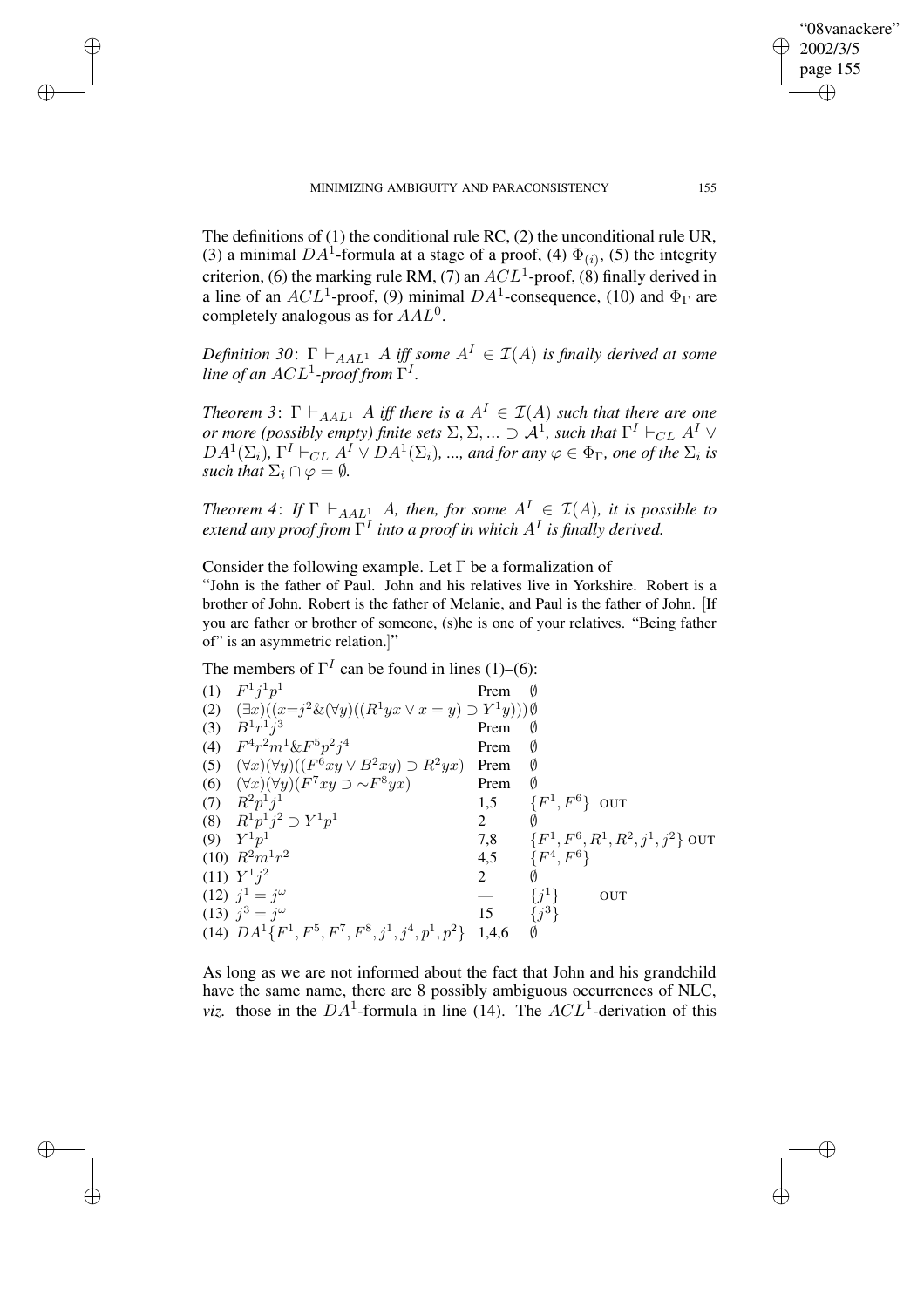✐

### 156 GUIDO VANACKERE

DA<sup>1</sup>-formula blocks the AAL<sup>1</sup>-derivation of the formulas Rpj and Yp. Notice that  $\Gamma \vdash AAL^1Rmr$ , whereas  $\Gamma \not\vdash AAL^0Rmr$ . Indeed: the  $AAL^1$ derivation of *Rmr* only depends on the normal behaviour of occurrences  $F<sup>4</sup>$  and  $F<sup>6</sup>$ , whereas the  $AAL<sup>0</sup>$ -derivation of  $Rmr$  depends on the normal behaviour of all occurrences of  $F$ .<sup>17</sup>

Also notice that, although we intuitively know that  $j^1, j^2$  and  $j^3$  have the intended meaning of j, whereas  $j<sup>4</sup>$  refers to the grandchild of j, we can derive  $j^2 = j^{\omega}$  and  $j^3 = j^{\omega}$ , but neither  $j^1 = j^{\omega}$  nor  $j^4 \neq j^{\omega}$ . This is normal:  $A A L<sup>1</sup>$  is a formal logic that does not take into account intuitive preferences.

With respect to applications, it might be interesting to consider the following consequence relation. Let  $A^{\omega} \in \mathcal{I}(A)$  be a formula in which all NLC have the index  $\omega$ .

*Definition* 31:  $\Gamma \vdash_{AAL^{\omega}} A$  *iff* 

 $(i)$   $\Gamma^I \vdash_{ACL^1} A^\omega$  or

 $(iii)$   $A \in \mathcal{I}(A)$  and  $\Gamma^I \vdash_{ACL^1} A$ *, and for any formula*  $A^I \in \mathcal{I}(A)$  *obtained by replacing a superscript*  $i \neq \omega$  *<i>in A by*  $\omega$ ,  $\Gamma^I \nvDash_{ACL^1} A^I$ 

Interesting about this consequence relation is that *all* possibly ambiguous occurrences of NLC *and only those* are replaced by new NLC.

A straightforward example is taken from the proof above.  $\Gamma^I$   $\vdash_{ACL}$ 1  $F^5p^2j^4$ , whereas  $\Gamma^I$   $\forall_{ACL^1}$   $F^{\omega}p^2j^4$ ,  $\Gamma^I$   $\forall_{ACL^1}$   $F^5p^{\omega}j^4$ , and  $\Gamma^I$   $\forall_{ACL^1}$  $F^5 p^2 j^{\omega}$ , because these formulas can only be derived in a line with respectively  $\{F^5\}$ ,  $\{j^2\}$  and  $\{p^4\}$  as fifth element—conditions which are obviously overruled in view of (14). Hence  $\Gamma \vdash_{AAL^{\omega}} F^{1}j^{1}p^{1}$ . We also have  $\Gamma \vdash_{AAL^{\omega}} Rmr$ , and  $\Gamma \not\vdash_{AAL^{\omega}} R^{2}m^{1}r^{2}$ .

# 6. *Proof theory of* AAL<sup>2</sup>

*Definition* 32: *A DA*<sup>2</sup>-formula is a formula of the form  $C_1^{i1} \neq C_1^{j1} \vee ... \vee$  $C_n^{in} \neq C_n^{jn}$ , abbreviated as  $DA^2 \{\langle C_1^{i1}, C_1^{j1}\rangle\}$  $\langle C_n^{in}, C_n^{jn} \rangle$ .

The definitions of (1) the conditional rule RC, (2) the unconditional rule UR, (3) a minimal DA<sup>2</sup>-formula at a stage of a proof, (4)  $\Phi_{(i)}$ , (5) the integrity criterion, (6) the marking rule RM, (7) an  $ACL<sup>1</sup>$ -proof, (8) finally derived in

<sup>17</sup> Γ  $\vdash_{AAL^0} DA^0$  {*F*, *j*, *p*}

 $\rightarrow$ 

 $\rightarrow$ 

✐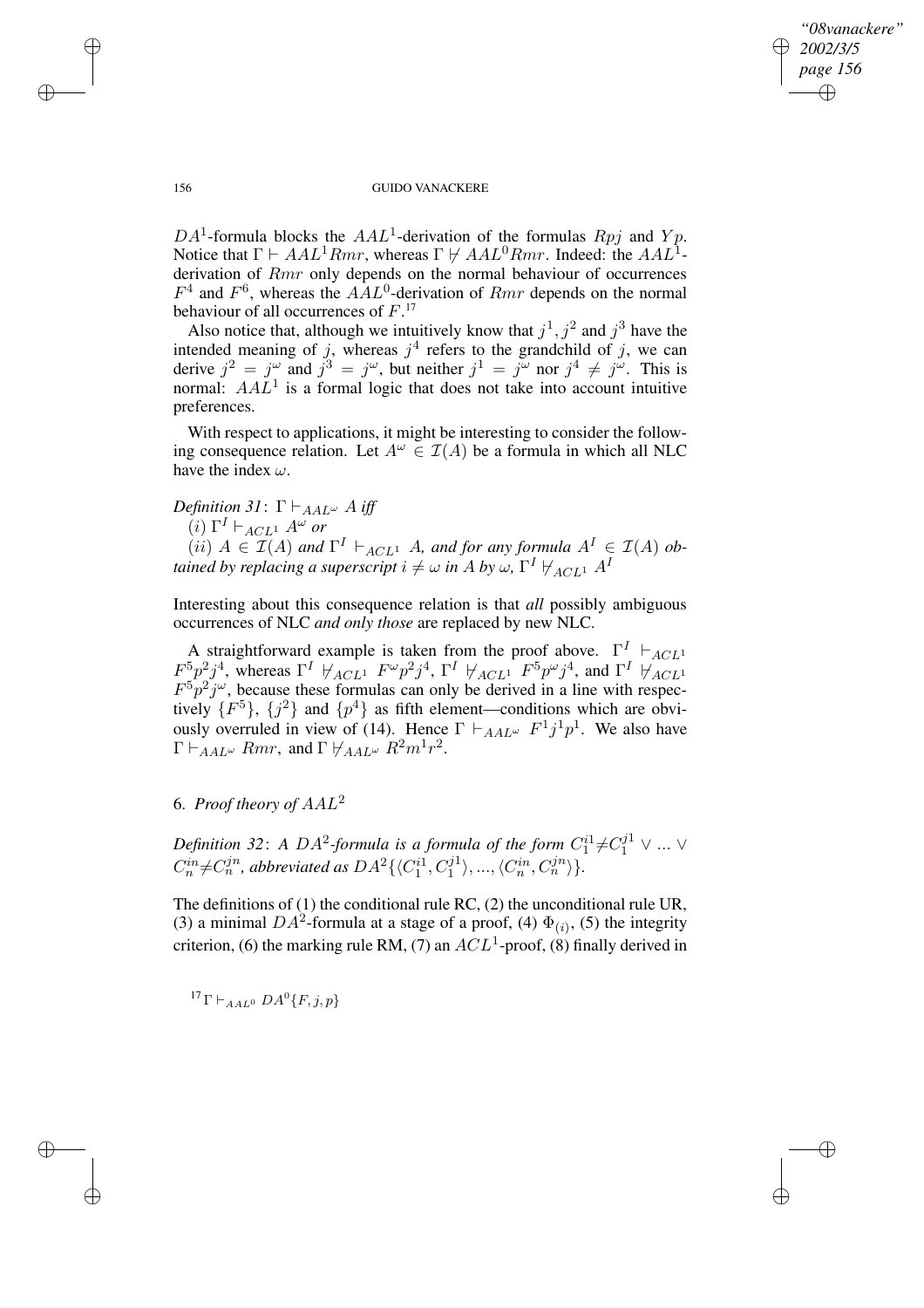$\rightarrow$ 

 $\rightarrow$ 

✐

✐

a line of an  $ACL^2$ -proof, (9) minimal  $DA^2$ -consequence, and (10)  $\Phi_{\Gamma}$  are completely analogous as for  $AAL^0$ .

*Definition* 33:  $\Gamma \vdash_{AAL^2} A$  *iff some*  $A^I \in \mathcal{I}(A)$  *is finally derived at some* line of an  $ACL^2$ -proof from  $\Gamma^I$ .

*Theorem* 5:  $\Gamma \vdash_{AAL^2} A$  *iff there is*  $a A^I \in I(A)$  *such that there are one or more (possibly empty) finite sets*  $\Sigma, \Sigma, ... \supset \mathcal{A}^1$ *, such that*  $\Gamma^I \vdash_{CL} A^I \vee$  $DA^1(\Sigma_i)$ ,  $\Gamma^I \vdash_{CL} A^I \vee DA^1(\Sigma_i)$ , ..., and for any  $\varphi \in \Phi_{\Gamma}$ , one of the  $\Sigma_i$  is *such that*  $\Sigma_i \cap \varphi = \emptyset$ *.* 

*Theorem* 6: *If*  $\Gamma \vdash_{AAL^0} A$ *, then, for some*  $A^I \in \mathcal{I}(A)$ *, it is possible to extend any proof from* Γ I *into a proof in which* A<sup>I</sup> *is finally derived.*

When we look at the example given in Section 3.5, one may get the impression that  $AAL^2$  is too weak. This weakness is due to fact that the  $AAL<sup>2</sup>$ -ambiguities are more specified and fundamental than the  $AAL<sup>0</sup>$ - and the AAL<sup>1</sup>-ambiguities. Indeed, from the fact that a couple  $\langle C^i, C^j \rangle$  is  $AAL<sup>2</sup>$ -ambiguous with respect to the premises, we can imply that  $C<sup>i</sup>$  and  $C^j$  are  $AAL^1$ -ambiguous with respect to the premises and that C is  $AAL^0$ ambiguous with respect to the premises, *but not the other way round*. This property allows for specific strong applications. Let me first show that the apparent weakness can be overcome very easily by making proofs with the purpose to derive *least* DA<sup>2</sup> *-consequences*.

Definition 34: If  $DA^2(\Sigma)$  is a minimal  $DA^2$ -consequence of  $\Gamma^I$ , then it is a least  $DA^2$ -consequence of  $\Gamma^I$  iff there is no  $DA^2(\Delta)$  such that  $DA^2(\Delta)$  is *a* minimal  $DA^2$ -consequence of  $\Gamma^I$  and  $DA^2(\Delta) \vdash_{CL} DA^2(\Sigma)$ .

For instance, if  $p^1 \neq p^2$  is a minimal  $DA^2$ -consequence of  $\Gamma^I$ , then  $p^1 \neq p^3 \vee p^4$  $p^2 \neq p^3$  is also a minimal  $DA^2$ -consequence of  $\Gamma^I$ . In view of  $p^1 \neq p^2 \vdash_{CL}$  $p^1 \neq p^3 \vee p^2 \neq p^3$ , the latter is not a least  $DA^2$ -consequence of  $\Gamma^I$ . It is the purpose of  $AAL<sup>2</sup>$  to divide the occurrences of ambiguous NLC into partitions. For instance if  $p^1 \neq p^2$  is the only least  $DA^2$ -consequence in which p occurs, the intended partitions for p will be  $\Pi(p^1) = \{p^i \mid p^i = p^1\}$  and  $\Pi(p^2) = \{p^i \mid p^i = p^2\}$ . Clearly is not the duty of a formal logic to decide for every  $p^i$  whether  $p^i \in \Pi(p^1)$  or  $p^i \in \Pi(p^2)$ ; this is the aim of the one who applies the logic in a specific situation. The least  $DA^2$ -consequences suggest which partitions one should consider. The specific situation may offer sufficient information to decide whether  $p^i = p^1$  or  $p^i = p^2$ .

"08vanackere" 2002/3/5 page 157

✐

✐

✐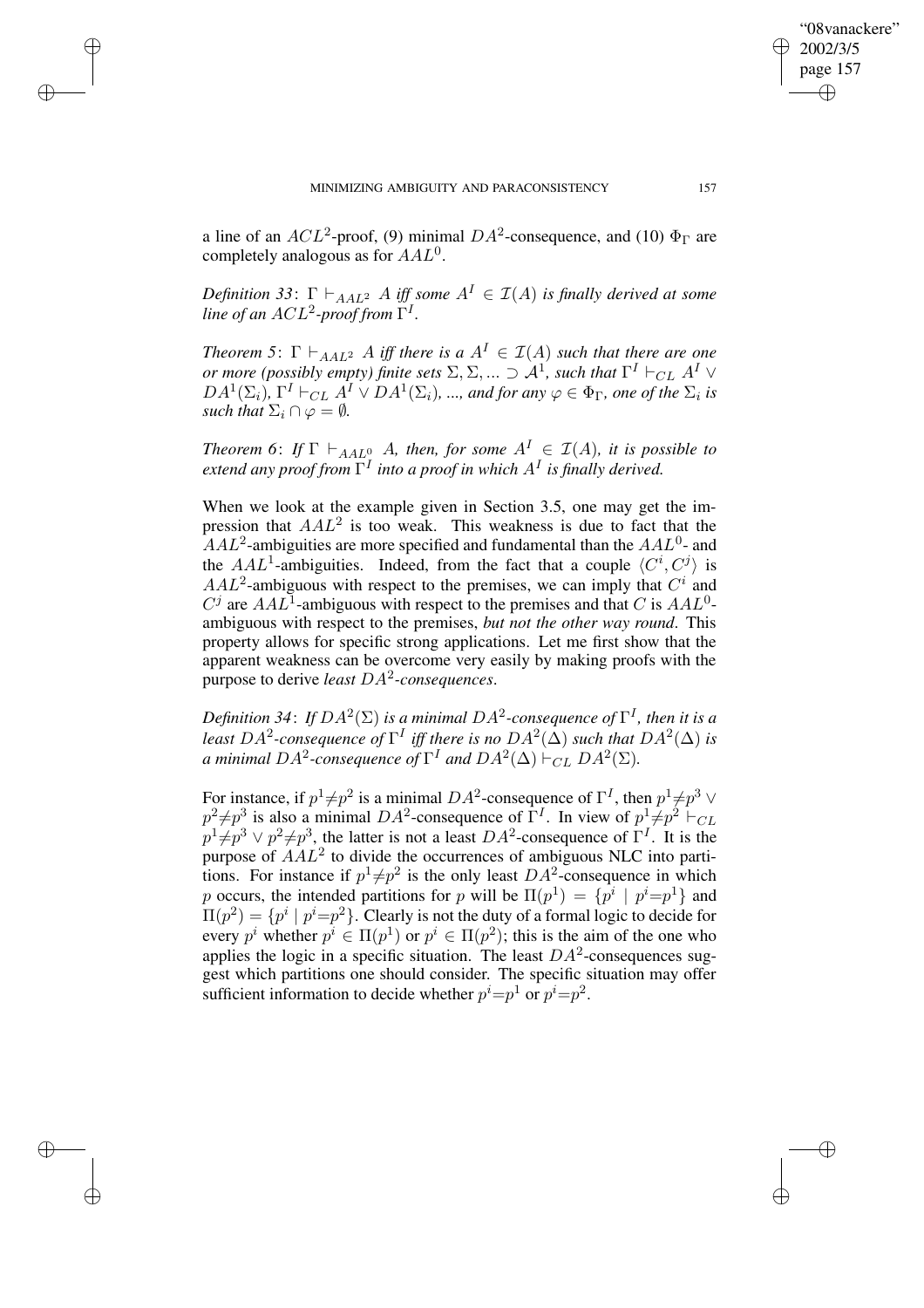✐

### 158 GUIDO VANACKERE

In [6] a very interesting application of  $AAL^2$  is presented. If we only allow for 'ambiguities' with respect to the individual constants, we can consider the superscripts as time-indexes. This results in a change-adaptive logic which is very useful in all fields that deal with changing objects. This approach allows, *e.g.* to work with the following kind of formulas  $(t^1, t^2)$  are time-indexes,  $i, j$  are variables for time-indexes):

$$
(t1 < i < t2 \& t1 < j < t2) \supset (Pai \equiv Paj).
$$
  
( $i < t2 < j$ )  $\supset \sim (Pai \equiv Paj).$ 

7. *Soundness and completeness*

*Theorem* 7:  $\Gamma \vdash_{AALO} A$  *iff*  $\Gamma \models_{AALO} A$ .

The proof follows from  $\Gamma^I \vdash_{CL} A^I$  iff  $\Gamma^I \models_{CL} A^I$ , and the fact that  $\Phi_{\Gamma}$ is exactly the same as the set of all  $A^0(M)$  of all  $AAL^0$ -models M. An analogous remark holds for Theorems 8 and 9.<sup>18</sup>

*Theorem* 8:  $\Gamma \vdash_{AAL^1} A$  *iff*  $\Gamma \models_{AAL^1} A$ *.* 

*Theorem* 9:  $\Gamma \vdash_{A A L^2} A$  *iff*  $\Gamma \models_{A A L^2} A$ *.* 

## 8. *The logical constants of the ambiguity logic*

It is interesting to take a closer look at the behaviour of the logical constants in the ambiguity logic AL. Obviously, all CL-theorems are AL-theorems. As for instance  $\vdash_{CL} ((p^1 \supset q^1) \supset p^1) \supset p^1$ , we have  $\vdash_{AL} ((p \supset q) \supset p) \supset$  $p.$  Also, all  $CL$ -theorems are  $AL$ -derivable from any set of premises.

The implication is not detachable. We have  $A \vdash_{AL} (A \supset B) \supset B$ , but we do not have  $A, A \supset B \vdash_{AL} B$ .

There is no contraction for the disjunction. We have  $\vdash_{AL} (A \lor A) \supset A$ , but we do not have  $A \vee A \vdash_{AL} A$ . Obviously, addition is valid.

The negation is highly paraconsistent. Although  $\vdash_{AL} (A \& \sim A) \supset B$ , still  $A&\sim A\,\forall_{AL} B$ .

The conjunction behaves classically:  $A \& B \vdash_{AL} A$ ;  $A \& B \vdash_{AL} B$ ;  $A, B$  $\vdash_{AL} A\&B.$ 

 $18$  For a more detailed soundness- and completeness theorem. I refer to [5].

 $\rightarrow$ 

 $\rightarrow$ 

✐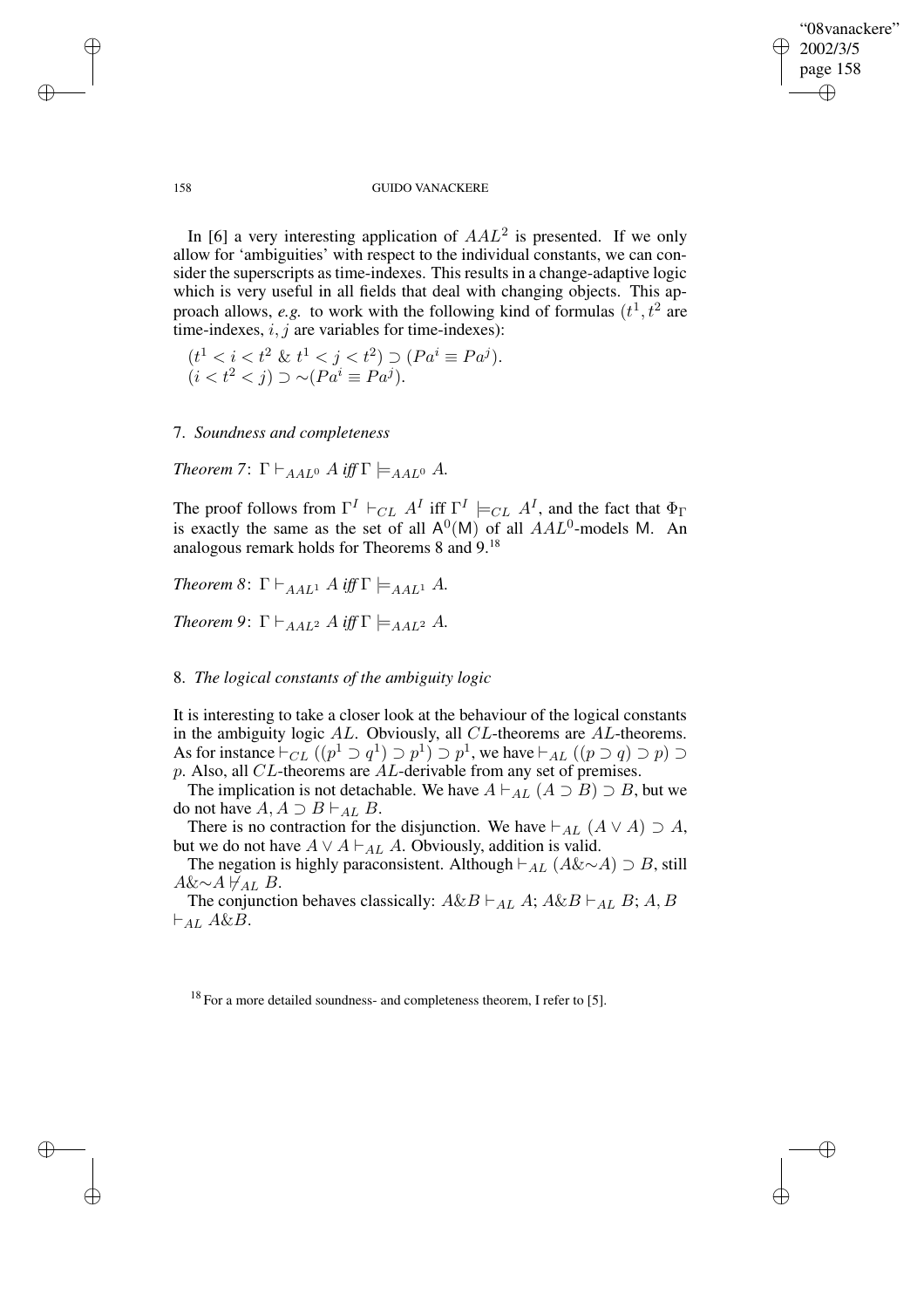There is a remarkable similarity between the behaviour of the connectives of the logic AL and *e.g.* Priest's logic of paradox. In [2], Diderik Batens proves that (full) LP can be defined within a variant of AL.

### 9. *Concluding remarks*

 $\rightarrow$ 

 $\rightarrow$ 

✐

✐

The results of this paper and papers like [2], [3] and [5], shed a new light on paraconsistency. Usually the paraconsistent approach exists in weakening the strength of one or more classical connectives. I think this paper made it clear that paraconsistency is also possible without such a weakening, and a fortiori without true inconsistencies. If we consider the fact that most logical rules rely on the identification of two or more non-logical constants, it is right to say that ambiguity logics deal with a fundamental logical issue.

Where all classical and most paraconsistent logicians assume that —or act as if— all occurrences of one NLC can be identified with one another, ambiguity-adaptive logics explicitly question this assumption and offer a result that meets the purposes of both classical and paraconsistent logics.

Let AAL refer to either  $AAL^0$ ,  $AAL^1$  or  $AAL^2$ . If  $\Gamma$  is classically consistent, then  $\Gamma \vdash_{CL} A$  iff  $\Gamma \vdash_{AAL} A$ . If the premises do not contain a formula in which no NLC occurs and that is inconsistent with a  $CL$ -theorem, <sup>19</sup> then CL derives triviality, whereas AAL does not. Moreover, 'outside the scope' of the members of the minimal DA-formulas, AAL behaves completely classically. Ambiguity-adaptive logics do not only block derivations from possibly ambiguous NLC, they also indicate which NLC  $(AAL<sup>0</sup>)$  or specific occurrences of NLC  $(AAL<sup>1</sup>)$  are possibly ambiguous, or which pairs of occurrences can not be identified with one another  $(AAL^2)$ . The consequence relation  $\vdash_{AA}L^{\omega}$  solves inconsistencies in a creative way: it replaces ambiguous occurrences of NLC by new NLC.

> Centre for Logic and Philosophy of Science University of Ghent E-mail: Guido.Vanackere@rug.ac.be

<sup>19</sup> For instance  $\sim (\forall x)x = x$ .

"08vanackere" 2002/3/5 page 159

✐

✐

✐